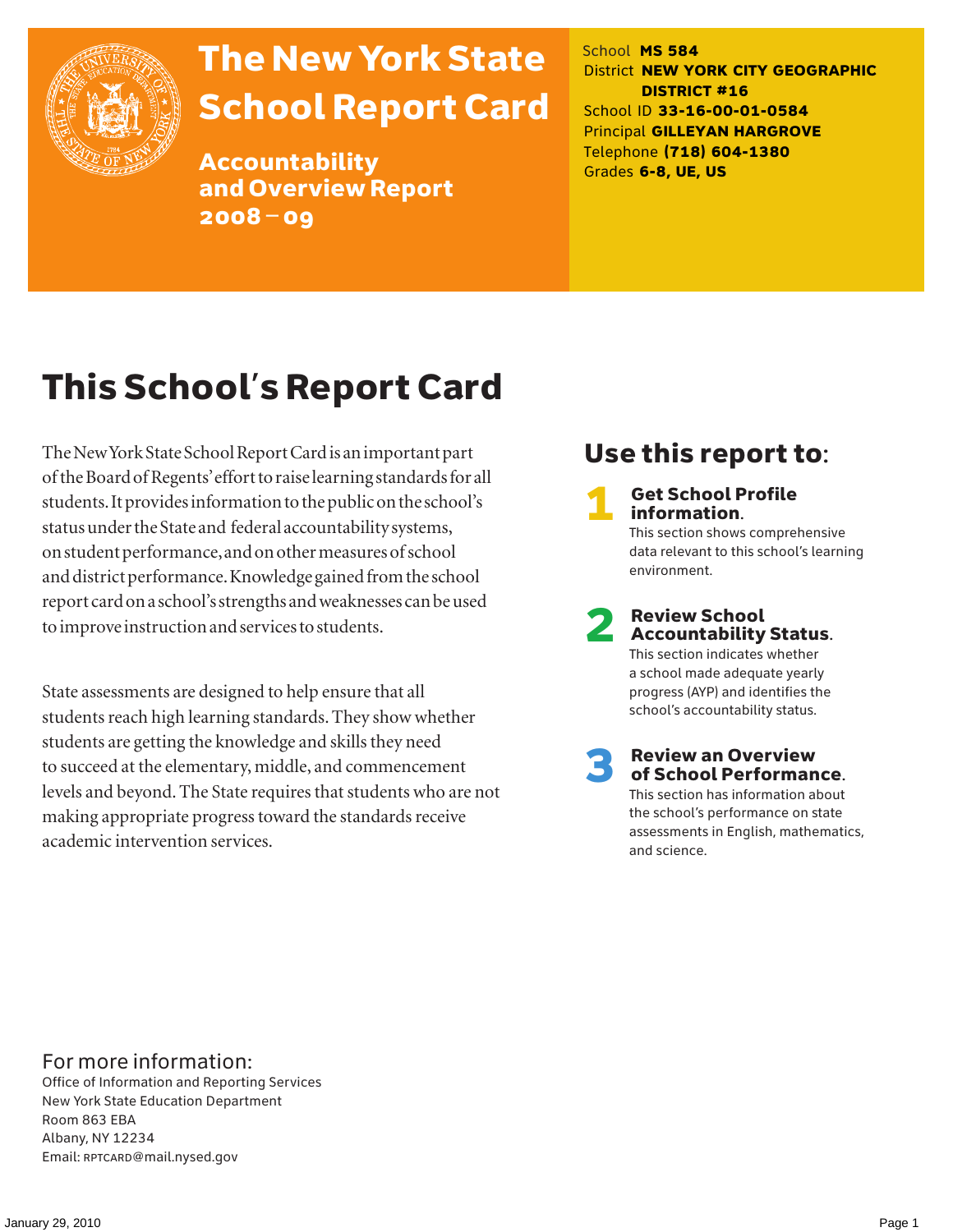# School Profile

This section shows comprehensive data relevant to this school's learning environment, including information about enrollment, average class size, and teacher qualifications.

### Enrollment

|                            | 2006-07 | $2007 - 08$ | 2008-09 |
|----------------------------|---------|-------------|---------|
| Pre-K                      | 0       | 0           | 0       |
| Kindergarten               | 0       | 0           | 0       |
| Grade 1                    | 0       | 0           | 0       |
| Grade 2                    | 0       | 0           | 0       |
| Grade 3                    | 0       | 0           | 0       |
| Grade 4                    | 0       | 0           | 0       |
| Grade 5                    | 0       | $\mathbf 0$ | 0       |
| Grade 6                    | 90      | 91          | 87      |
| <b>Ungraded Elementary</b> | 11      | 6           | 10      |
| Grade 7                    | 84      | 96          | 94      |
| Grade 8                    | 78      | 76          | 96      |
| Grade 9                    | 0       | 0           | 0       |
| Grade 10                   | 0       | 0           | 0       |
| Grade 11                   | 0       | 0           | 0       |
| Grade 12                   | 0       | 0           | 0       |
| <b>Ungraded Secondary</b>  | 13      | 18          | 16      |
| Total K-12                 | 276     | 287         | 303     |

### Enrollment Information

*Enrollment* counts are as of Basic Educational Data System (BEDS) day, which is typically the first Wednesday of October of the school year. Students who attend BOCES programs on a part-time basis are included in a school's enrollment. Students who attend BOCES on a full-time basis or who are placed full time by the district in an out-of-district placement are not included in a school's enrollment. Students classified by schools as "pre-first" are included in first grade counts.

### Average Class Size

|                       | $2006 - 07$ | $2007 - 08$ | $2008 - 09$ |
|-----------------------|-------------|-------------|-------------|
| <b>Common Branch</b>  |             |             |             |
| Grade 8               |             |             |             |
| English               |             |             | 40          |
| <b>Mathematics</b>    |             |             | 40          |
| Science               |             |             | 30          |
| Social Studies        |             |             |             |
| Grade 10              |             |             |             |
| English               |             |             |             |
| <b>Mathematics</b>    |             |             |             |
| Science               |             |             |             |
| <b>Social Studies</b> |             |             |             |

### Average Class Size Information

*Average Class Size* is the total registration in specified classes divided by the number of those classes with registration. *Common Branch* refers to self-contained classes in Grades 1–6.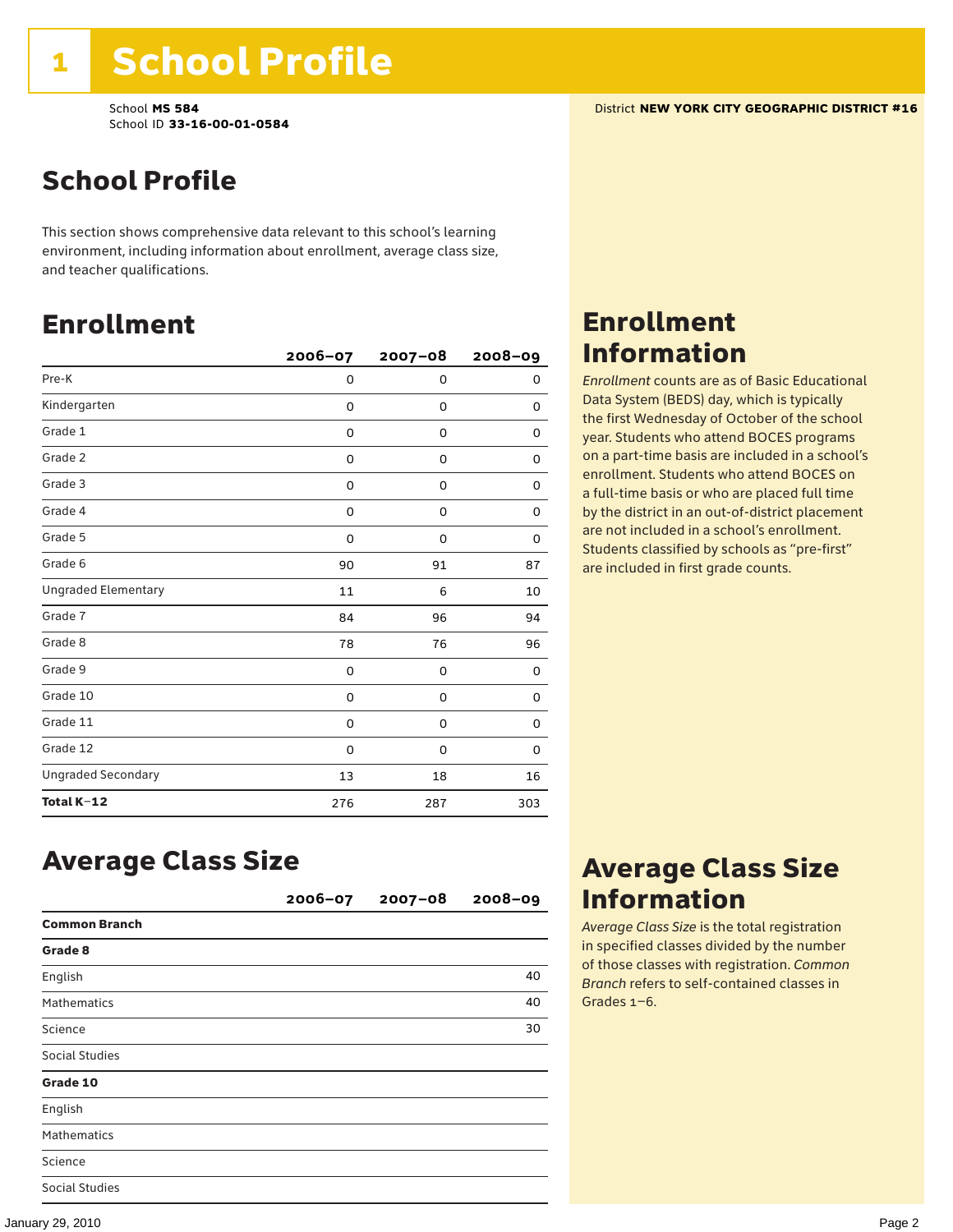# Demographic Factors

|                                                    |     | 2006-07 |     | $2007 - 08$ |     | $2008 - 09$ |
|----------------------------------------------------|-----|---------|-----|-------------|-----|-------------|
|                                                    | #   | %       | #   | %           | #   | %           |
| Eligible for Free Lunch                            | 141 | 51%     | 225 | 78%         | 252 | 83%         |
| Reduced-Price Lunch                                | 0   | 0%      | 17  | 6%          | 28  | 9%          |
| Student Stability*                                 |     | 88%     |     | 91%         |     | 91%         |
| Limited English Proficient                         | 3   | 1%      | 5   | 2%          | 8   | 3%          |
| <b>Racial/Ethnic Origin</b>                        |     |         |     |             |     |             |
| American Indian or Alaska Native                   | 7   | 3%      | 6   | 2%          | 3   | 1%          |
| <b>Black or African American</b>                   | 245 | 89%     | 247 | 86%         | 270 | 89%         |
| Hispanic or Latino                                 | 20  | 7%      | 28  | 10%         | 29  | 10%         |
| Asian or Native<br>Hawaiian/Other Pacific Islander | 1   | 0%      | 2   | 1%          | 0   | 0%          |
| White                                              | 3   | 1%      | 4   | 1%          | 1   | 0%          |
| Multiracial                                        | 0   | 0%      | 0   | 0%          | 0   | 0%          |

\* Available only at the school level.

### Attendance and Suspensions

|                            |   | $2005 - 06$   |   | $2006 - 07$   |   | $2007 - 08$ |  |
|----------------------------|---|---------------|---|---------------|---|-------------|--|
|                            | # | $\frac{0}{0}$ | # | $\frac{0}{0}$ | # | %           |  |
| Annual Attendance Rate     |   | 88%           |   | 92%           |   | 91%         |  |
| <b>Student Suspensions</b> |   | 1%            |   | 1%            |   | 1%          |  |

# Demographic Factors Information

*Eligible for Free Lunch* and *Reduced*-*Price Lunch* percentages are determined by dividing the number of approved lunch applicants by the Basic Educational Data System (BEDS) enrollment in full-day Kindergarten through Grade 12. *Eligible for Free Lunch* and *Limited English Proficient* counts are used to determine *Similar Schools* groupings within a *Need*/*Resource Capacity* category. *Student Stability* is the percentage of students in the highest grade in a school who were also enrolled in that school at any time during the previous school year. (For example, if School A, which serves Grades 6–8, has 100 students enrolled in Grade 8 this year, and 92 of those 100 students were also enrolled in School A last year, the stability rate for the school is 92 percent.)

### Attendance and Suspensions Information

*Annual Attendance Rate* is determined by dividing the school's total actual attendance by the total possible attendance for a school year. A school's actual attendance is the sum of the number of students in attendance on each day the school was open during the school year. Possible attendance is the sum of the number of enrolled students who should have been in attendance on each day the school was open during the school year. *Student Suspension* rate is determined by dividing the number of students who were suspended from school (not including in-school suspensions) for one full day or longer anytime during the school year by the Basic Educational Data System (BEDS) day enrollments for that school year. A student is counted only once, regardless of whether the student was suspended one or more times during the school year.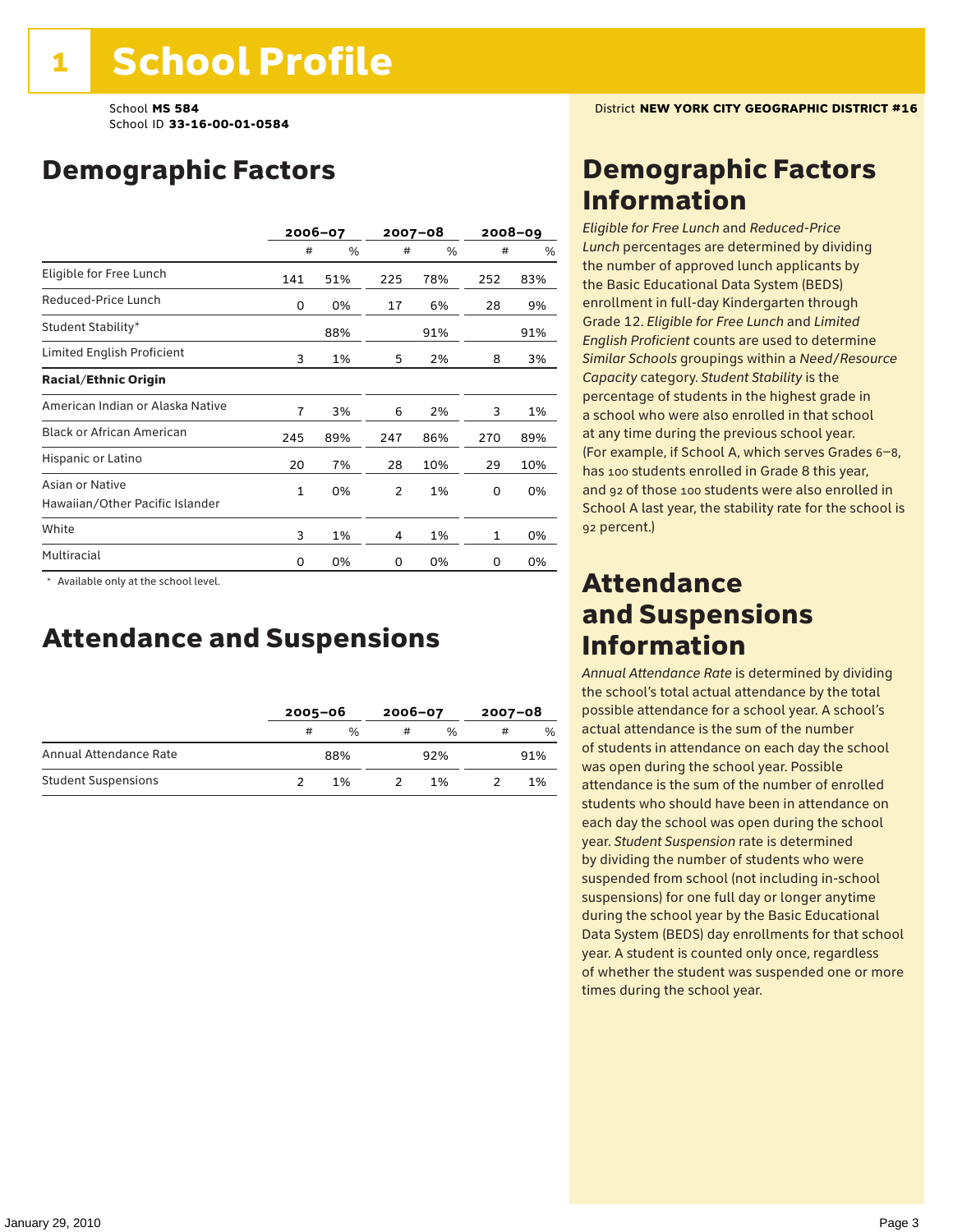# Teacher Qualifications

|                                                                 | $2006 - 07$ | 2007-08 | $2008 - 09$ |
|-----------------------------------------------------------------|-------------|---------|-------------|
| <b>Total Number of Teachers</b>                                 | 20          | 16      | 18          |
| Percent with No Valid<br>Teaching Certificate                   | 30%         | 19%     | 11%         |
| Percent Teaching Out<br>of Certification                        | 30%         | 50%     | 22%         |
| Percent with Fewer Than<br>Three Years of Experience            | 45%         | 31%     | 28%         |
| Percentage with Master's Degree<br>Plus 30 Hours or Doctorate   | 20%         | 25%     | 22%         |
| <b>Total Number of Core Classes</b>                             | 18          | 21      | 36          |
| Percent Not Taught by<br><b>Highly Qualified Teachers</b>       | 17%         | 38%     | 22%         |
| <b>Total Number of Classes</b>                                  | 27          | 27      | 39          |
| Percent Taught by Teachers Without<br>Appropriate Certification | 37%         | 41%     | 23%         |

### Teacher Turnover Rate

|                                                                       | 2005-06 | 2006-07 | 2007-08 |
|-----------------------------------------------------------------------|---------|---------|---------|
| Turnover Rate of Teachers with Fewer<br>than Five Years of Experience | 8%      | 67%     | 33%     |
| Turnover Rate of All Teachers                                         | 7%      | 60%     | 31%     |

# Staff Counts

|                                       | $2006 - 07$ | $2007 - 08$ | $2008 - 09$ |
|---------------------------------------|-------------|-------------|-------------|
| <b>Total Other Professional Staff</b> |             |             |             |
| Total Paraprofessionals*              | N/A         | N/A         | N/A         |
| <b>Assistant Principals</b>           |             |             |             |
| Principals                            |             |             |             |

\* Not available at the school level.

# Teacher Qualifications Information

The *Percent Teaching Out of Certification* is the percent doing so more than on an incidental basis; that is, the percent teaching for more than five periods per week outside certification.

*Core Classes* are primarily K-6 common branch, English, mathematics, science, social studies, art, music, and foreign languages. To be *Highly Qualified*, a teacher must have at least a Bachelor's degree, be certified to teach in the subject area, and show subject matter competency.

### Teacher Turnover Rate Information

*Teacher Turnover Rate* for a specified school year is the number of teachers in that school year who were not teaching in the following school year divided by the number of teachers in the specified school year, expressed as a percentage.

### Staff Counts Information

*Other Professionals* includes administrators, guidance counselors, school nurses, psychologists, and other professionals who devote more than half of their time to non-teaching duties. Teachers who are shared between buildings within a district are reported on the district report only.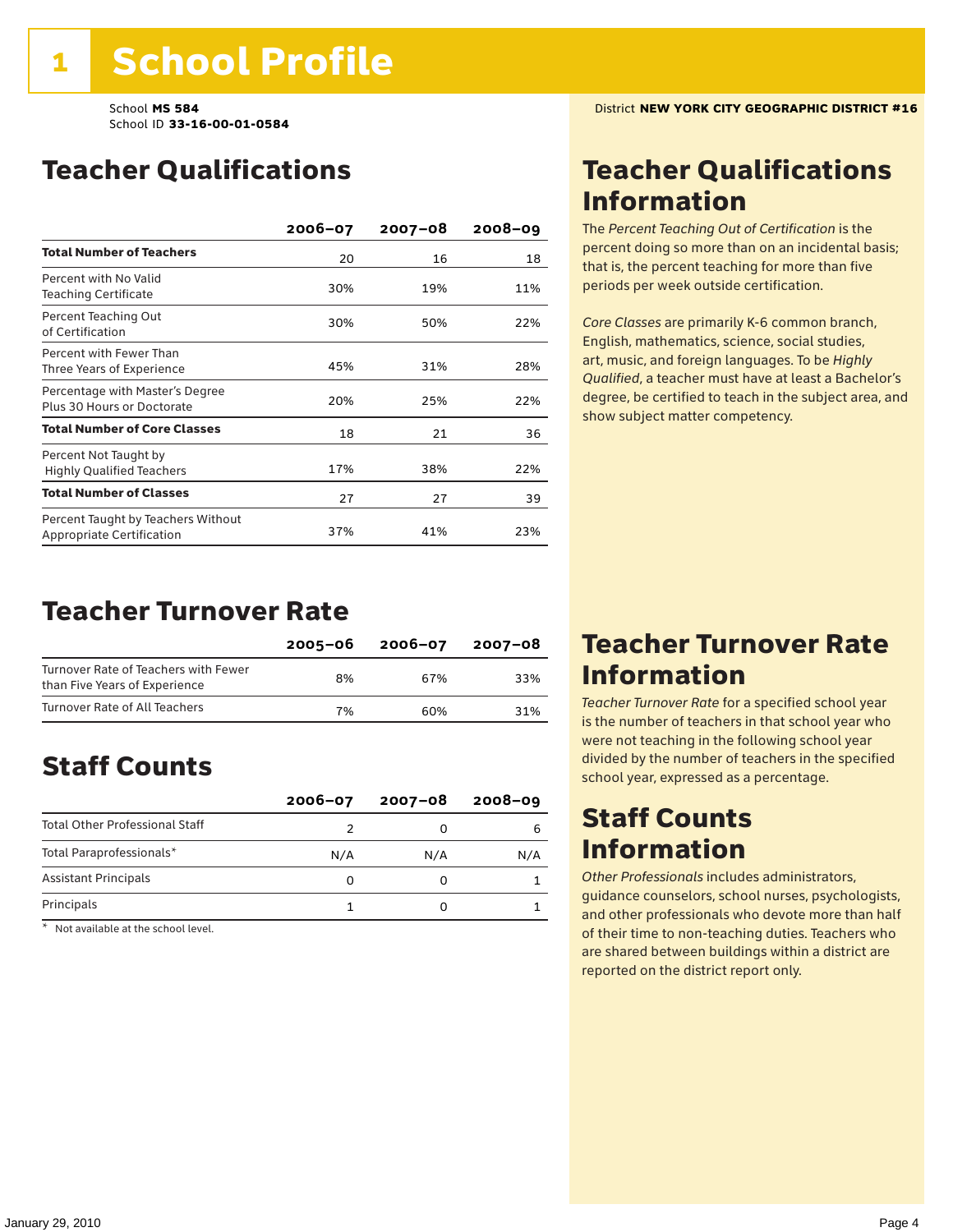# Understanding How Accountability Works in New York State

The federal No Child Left Behind (NCLB) Act requires that states develop and report on measures of student proficiency in 1) English language arts (ELA), in 2) mathematics, and on 3) a third indicator. In New York State in 2008–09, the third indicator is science at the elementary/middle level and graduation rate at the secondary level. Schools or districts that meet predefined goals on these measures are making Adequate Yearly Progress (AYP).



For more information about accountability in New York State, visit: http://www.emsc.nysed.gov/irts/accountability/

#### 1 English Language Arts (ELA)

To make AYP in ELA, every accountability group must make AYP. For a group to make AYP, it must meet the participation *and* the performance criteria.

#### A Participation Criterion

At the elementary/middle level, 95 percent of Grades 3–8 students enrolled during the test administration period in each group with 40 or more students must be tested on the New York State Testing Program (NYSTP) in ELA or, if appropriate, the New York State English as a Second Language Achievement Test (NYSESLAT), or the New York State Alternate Assessment (NYSAA) in ELA. At the secondary level, 95 percent of seniors in 2008–09 in each accountability group with 40 or more students must have taken an English examination that meets the students' graduation requirement.

#### B Performance Criterion

At the elementary/middle level, the Performance Index (PI) of each group with 30 or more continuously enrolled tested students must equal or exceed its Effective Annual Measurable Objective (AMO) or the group must make Safe Harbor. (NYSESLAT is used only for participation.) At the secondary level, the PI of each group in the 2005 cohort with 30 or more members must equal or exceed its Effective AMO or the group must make Safe Harbor. To make Safe Harbor, the PI of the group must equal or exceed its Safe Harbor Target and the group must qualify for Safe Harbor using the third indicator, science or graduation rate.

#### 2 Mathematics

The same criteria for making AYP in ELA apply to mathematics. At the elementary/middle level, the measures used to determine AYP are the NYSTP and the NYSAA in mathematics. At the secondary level, the measures are mathematics examinations that meet the students' graduation requirement.

#### 3 Third Indicator

In addition to English language arts and mathematics, the school must also make AYP in a third area of achievement. This means meeting the criteria in science at the elementary/middle level and the criteria in graduation rate at the secondary level.

Elementary/Middle-Level Science: To make AYP, the All Students group must meet the participation criterion *and* the performance criterion.

#### A Participation Criterion

Eighty percent of students in Grades 4 and/or 8 enrolled during the test administration period in the All Students group, if it has 40 or more students, must be tested on an accountability measure. In Grade 4, the measures are the Grade 4 elementary-level science test and the Grade 4 NYSAA in science. In Grade 8 science, the measures are the Grade 8 middle-level science test, Regents science examinations, and the Grade 8 NYSAA in science.

#### B Performance Criterion

The PI of the All Students group, if it has 30 or more students, must equal or exceed the State Science Standard (100) or the Science Progress Target.

Qualifying for Safe Harbor in Elementary/Middle-Level ELA and Math: To qualify, the group must meet both the participation criterion and the performance criterion in science.

Secondary-Level Graduation Rate: For a school to make AYP in graduation rate, the percent of students in the 2004 graduation-rate total cohort in the All Students group earning a local or Regents diploma by August 31, 2008 must equal or exceed the Graduation-Rate Standard (55%) or the Graduation-Rate Progress Target.

Qualifying for Safe Harbor in Secondary-Level ELA and Math: To qualify, the percent of the 2004 graduation-rate total cohort earning a local or Regents diploma by August 31, 2008 must equal or exceed the Graduation-Rate Standard (55%) or the Graduation-Rate Progress Target for that group.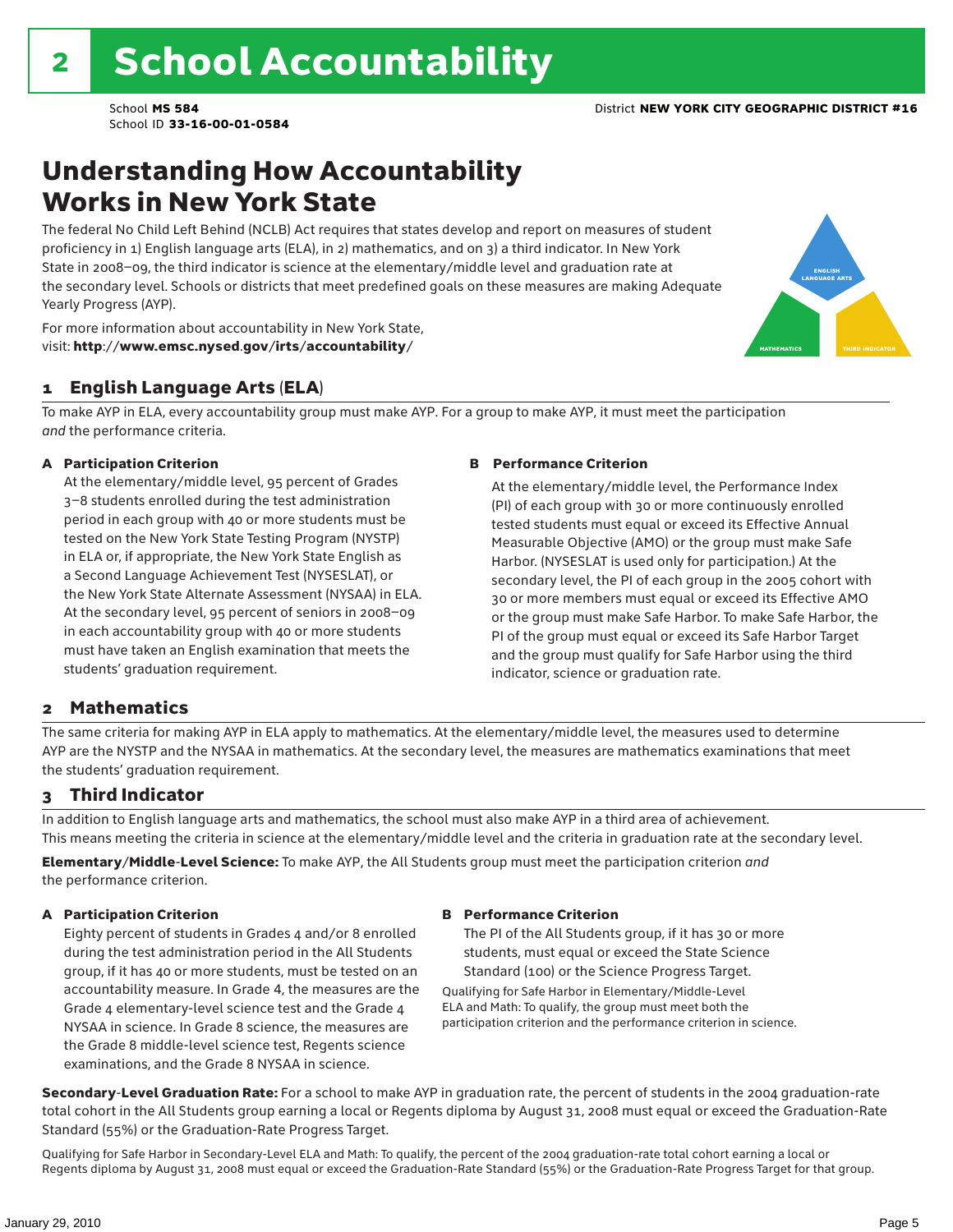# Useful Terms for Understanding Accountability

#### Accountability Cohort for English and Mathematics

The 2005 school accountability cohort consists of all students who first entered Grade 9 anywhere in the 2005–06 school year, and all ungraded students with disabilities who reached their seventeenth birthday in the 2005–06 school year, who were enrolled on October 1, 2008 and did not transfer to a diploma granting program. Students who earned a high school equivalency diploma or were enrolled in an approved high school equivalency preparation program on June 30, 2009, are not included in the 2005 school accountability cohort. The 2005 district accountability cohort consists of all students in each school accountability cohort plus students who transferred within the district after BEDS day plus students who were placed outside the district by the Committee on Special Education or district administrators and who met the other requirements for cohort membership. Cohort is defined in Section 100.2 (p) (16) of the Commissioner's Regulations.

#### Adequate Yearly Progress (AYP)

Adequate Yearly Progress (AYP) indicates satisfactory progress by a district or a school toward the goal of proficiency for all students.

#### Annual Measurable Objective (AMO)

The Annual Measurable Objective (AMO) is the Performance Index (PI) value that signifies that an accountability group is making satisfactory progress toward the goal that 100 percent of students will be proficient in the State's learning standards for English language arts and mathematics by 2013–14. The AMOs for each grade level will be increased as specified in CR100.2(p)(14) and will reach 200 in 2013–14. (See Effective AMO for further information.)

#### Continuously Enrolled Students

At the elementary/middle level, continuously enrolled students are those enrolled in the school or district on BEDS day (usually the first Wednesday in October) of the school year until the test administration period. At the secondary level, all students who meet the criteria for inclusion in the accountability cohort are considered to be continuously enrolled.

#### Effective Annual Measurable Objective (Effective AMO)

The Effective Annual Measurable Objective (Effective AMO) is the Performance Index (PI) value that each accountability group within a school or district is expected to achieve to make Adequate Yearly Progress (AYP). The Effective AMO is the lowest PI that an accountability group of a given size can achieve in a subject for the group's PI not to be considered significantly different from the AMO for that subject. If an accountability group's PI equals or exceeds the Effective AMO, it is considered to have made AYP. A more complete definition of Effective AMO and a table showing the PI values that each group size must equal or exceed to make AYP are available at www.emsc.nysed.gov/irts.

#### Graduation-Rate Total Cohort

This term is defined on the graduation-rate accountability page.

#### Performance Index (PI)

A Performance Index is a value from 0 to 200 that is assigned to an accountability group, indicating how that group performed on a required State test (or approved alternative) in English language arts, mathematics, or science. Student scores on the tests are converted to four performance levels, from Level 1 to Level 4. (See performance level definitions on the Overview Summary page.) At the elementary/middle level, the PI is calculated using the following equation:

100 × [(Count of Continuously Enrolled Tested Students Performing at Levels 2, 3, and 4 + the Count at Levels 3 and 4) ÷ Count of All Continuously Enrolled Tested Students]

At the secondary level, the PI is calculated using the following equation:

100 × [(Count of Cohort Members Performing at

Levels 2, 3, and 4 + the Count at Levels 3 and 4)  $\div$  Count of All Cohort Members]

A list of tests used to measure student performance for accountability is available at www.emsc.nysed.gov/irts.

#### Progress Target

For accountability groups below the State Standard in science or graduation rate, the Progress Target is an alternate method for making Adequate Yearly Progress (AYP) or qualifying for Safe Harbor in English language arts and mathematics based on improvement over the previous year's performance.

#### Safe Harbor

Safe Harbor provides an alternate means to demonstrate Adequate Yearly Progress (AYP) for accountability groups that do not achieve their Effective Annual Measurable Objectives (AMOs) in English or mathematics.

#### Safe Harbor Targets

The 2008–09 safe harbor targets were calculated using the following equation:

2007–08 PI + (200 – the 2007–08 PI) × 0.10

#### Science Progress Target

The elementary/middle-level 2008–09 Science Progress Target is calculated by adding one point to the 2007–08 PI. The 2009–10 Science Progress Target is calculated by adding one point to the 2008–09 PI. The 2008–09 target is provided for groups whose PI was below the State Science Standard in 2008–09.

#### Science Standard

The criterion value that represents a minimally satisfactory performance in science. In 2008–09, the State Science Standard at the elementary/middle level is a Performance Index (PI) of 100. The Commissioner may raise the State Science Standard at his discretion in future years.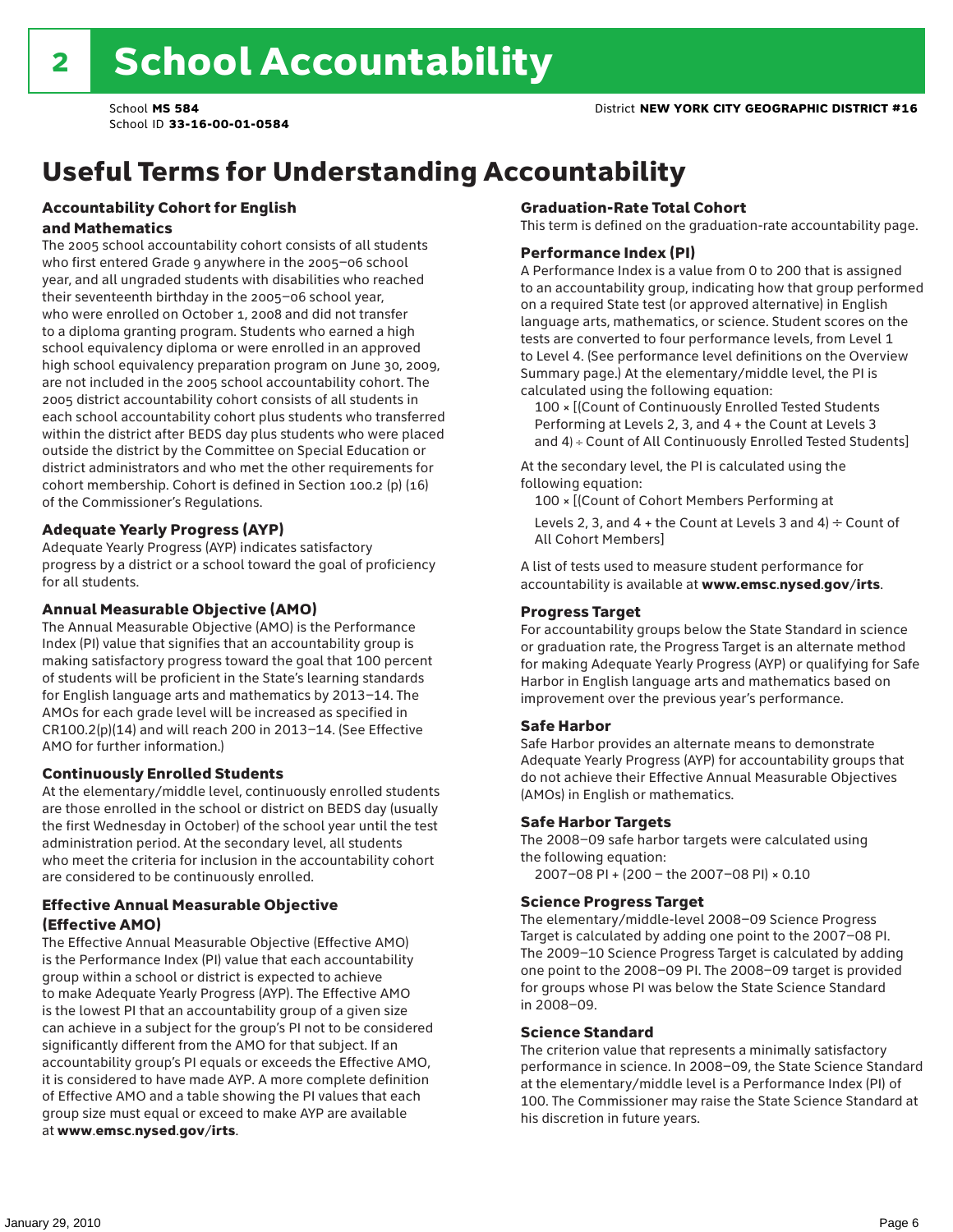# Understanding Your School Accountability Status

New York State has been approved by the United States Department of Education to participate in a differentiated accountability pilot program. Under this program, each public school in the state is assigned an accountability status "phase" (good standing, improvement, corrective action, or restructuring) based on its history of making Adequate Yearly Progress (AYP) and its AYP status in 2008–09. If the school is identified for improvement, corrective action, or restructuring under this program, the school is also assigned to an accountability "category" (basic, focused, or comprehensive) based on the student groups whose failure to make AYP caused the school to be identified or the "measures" for which it was identified.

Accountability measures for schools at the elementary/middle level are English language arts (ELA), mathematics, and science; at the secondary level, they are ELA, mathematics, and graduation rate. A school may be in a different accountability status phase for each measure. The school's overall status is its most advanced New York State accountability phase and its highest category within that phase.

For more information on this program and for this school's 2009–10 accountability status, see http://www.emsc.nysed.gov/irts/accountability/designations/.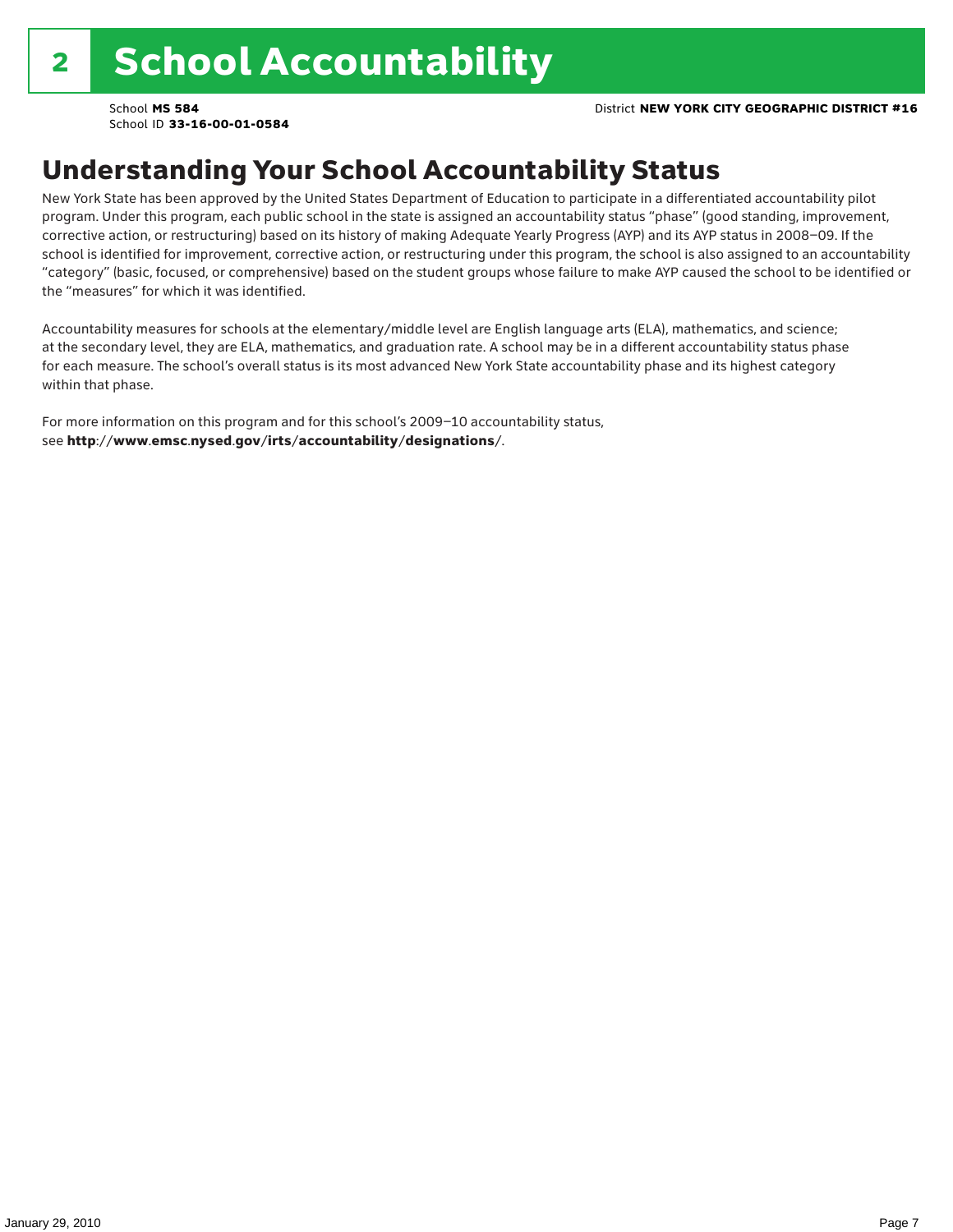# 2 School Accountability

School ID **33-16-00-01-0584**

### Summary

| <b>Overall Accountability</b> |                                                                  |
|-------------------------------|------------------------------------------------------------------|
| Status $(2009 - 10)$          | For this school's 2009-10 accountability status,                 |
|                               | see http://www.emsc.nysed.gov/irts/accountability/designations/. |

| <b>Title I Part A Funding</b> | <b>Years the School Received Title I Part A Funding</b> |             |             |  |  |  |
|-------------------------------|---------------------------------------------------------|-------------|-------------|--|--|--|
|                               | $2007 - 08$                                             | $2008 - 09$ | $2009 - 10$ |  |  |  |
|                               | YES.                                                    | YES         | YES         |  |  |  |

#### On which accountability measures did this school make Adequate Yearly Progress (AYP) and which groups made AYP on each measure?

|                                                     | <b>Elementary/Middle Level</b> |               |               |               | <b>Secondary Level</b> |                        |  |  |
|-----------------------------------------------------|--------------------------------|---------------|---------------|---------------|------------------------|------------------------|--|--|
|                                                     | English                        |               |               | English       |                        |                        |  |  |
| <b>Student Groups</b>                               | Language Arts                  | Mathematics   | Science       | Language Arts | Mathematics            | <b>Graduation Rate</b> |  |  |
| <b>All Students</b>                                 | V                              |               | V             |               |                        |                        |  |  |
| <b>Ethnicity</b>                                    |                                |               |               |               |                        |                        |  |  |
| American Indian or Alaska Native                    |                                |               |               |               |                        |                        |  |  |
| <b>Black or African American</b>                    | v                              |               |               |               |                        |                        |  |  |
| Hispanic or Latino                                  |                                |               |               |               |                        |                        |  |  |
| Asian or Native Hawaiian/Other Pacific<br>Islander  |                                |               |               |               |                        |                        |  |  |
| White                                               |                                |               |               |               |                        |                        |  |  |
| Multiracial                                         |                                |               |               |               |                        |                        |  |  |
| <b>Other Groups</b>                                 |                                |               |               |               |                        |                        |  |  |
| <b>Students with Disabilities</b>                   | $V_{\text{SH}}$                | ✔             |               |               |                        |                        |  |  |
| Limited English Proficient                          |                                |               |               |               |                        |                        |  |  |
| Economically Disadvantaged                          | V                              | v             |               |               |                        |                        |  |  |
| <b>Student groups making</b><br>AYP in each subject | $\vee$ 4 of 4                  | $\vee$ 4 of 4 | $\vee$ 1 of 1 |               |                        |                        |  |  |

#### AYP Status

 $\blacktriangleright$  Made AYP

✔SH Made AYP Using Safe Harbor Target

✘ Did Not Make AYP

— Insufficient Number of Students to Determine AYP Status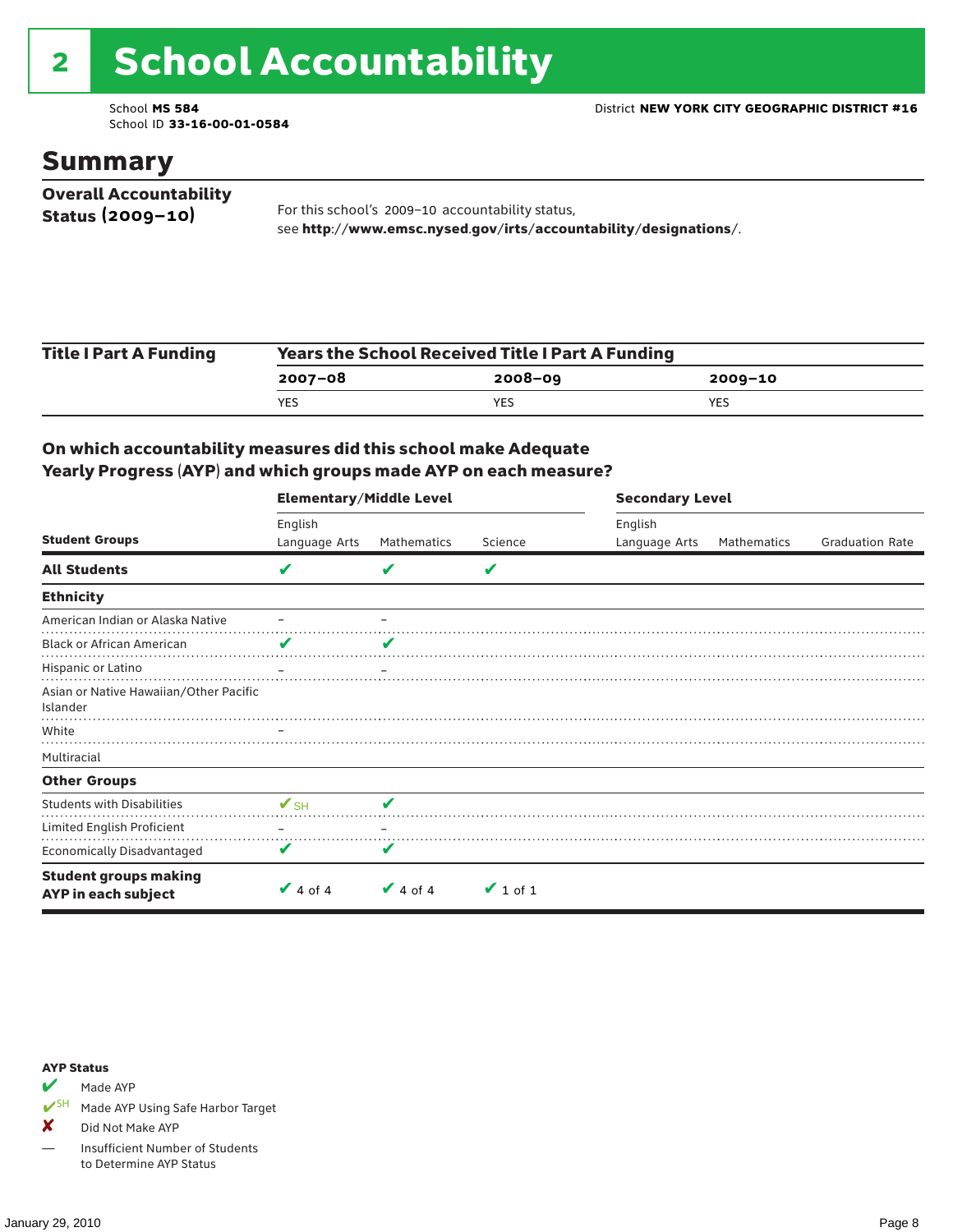# **Elementary/Middle-Level English Language Arts**

| <b>Accountability Status</b><br>for This Subject<br>$(2009 - 10)$ |        | For this school's 2009-10 accountability status,<br>see http://www.emsc.nysed.gov/irts/accountability/designations/. |
|-------------------------------------------------------------------|--------|----------------------------------------------------------------------------------------------------------------------|
| <b>Accountability Measures</b>                                    | 4 of 4 | Student groups making AYP in English language arts                                                                   |
|                                                                   |        | Made AYP                                                                                                             |

#### How did students in each accountability group perform on **elementary/middle-level English language arts accountability measures?**

| <b>AYP</b>    |                                                                    |               |                            |                          |                               | <b>Performance Objectives</b> |             |
|---------------|--------------------------------------------------------------------|---------------|----------------------------|--------------------------|-------------------------------|-------------------------------|-------------|
|               | Met                                                                | Percentage    | Met                        | Performance              | Effective                     | Safe Harbor Target            |             |
| <b>Status</b> | Criterion                                                          | <b>Tested</b> | Criterion                  | Index                    | AMO                           | $2008 - 09$                   | $2009 - 10$ |
| V             | V                                                                  | 99%           | V                          | 156                      | 137                           |                               |             |
|               |                                                                    |               |                            |                          |                               |                               |             |
|               |                                                                    |               |                            |                          |                               |                               |             |
| V             | V                                                                  | 99%           | V                          | 158                      | 137                           |                               |             |
|               |                                                                    |               |                            |                          |                               |                               |             |
|               |                                                                    |               |                            |                          |                               |                               |             |
|               |                                                                    |               |                            |                          |                               |                               |             |
|               |                                                                    |               |                            |                          |                               |                               |             |
|               |                                                                    |               |                            |                          |                               |                               |             |
|               |                                                                    |               |                            |                          |                               |                               |             |
|               | ✔                                                                  | 96%           |                            | 109                      | 129                           | 97                            | 118         |
|               |                                                                    |               |                            |                          |                               |                               |             |
|               |                                                                    |               |                            |                          |                               |                               |             |
| V             | V                                                                  | 100%          | V                          | 155                      | 137                           |                               |             |
| $\vee$ 4 of 4 |                                                                    |               |                            |                          |                               |                               |             |
|               | Asian or Native Hawaiian/Other Pacific<br>$\mathbf{V}_{\text{SH}}$ |               | Participation <sup>2</sup> | $\mathbf{V}_{\text{SH}}$ | Test Performance <sup>3</sup> |                               |             |

#### **NOTES**

- <sup>1</sup> These data show the count of students enrolled during the test administration period (used for Participation) followed by the count of continuously enrolled tested students (used for Performance). For accountability calculations,
- students who were excused from testing for medical reasons are not included in the enrollment count. <sup>2</sup> Groups with fewer than 40 students enrolled during the test administration period are not required to meet the participation criterion. If the participation rate of a group fell below 95 percent in 2008–09, the enrollment shown is the sum of 2007–08 and 2008–09 enrollments and the percent tested is the weighted average
- of the participation rates over those two years.<br><sup>3</sup> For schools with fewer than 30 continuously enrolled tested students in the All Students group in 2008–09, data for 2007–08 and 2008–09 were combined to determine counts and PIs. For schools with 30 or more continuously enrolled students in the All Students group in 2008–09, student groups with fewer than 30
- continuously enrolled tested students are not required to meet the performance criterion. <sup>4</sup> If the school failed to make AYP solely because of the performance of students with disabilities, met the 95% participation requirement for this group, and would meet or exceed the AMO for this subject if 34 points were added to the PI, then the school is considered to have made AYP for students with disabilities.
- $5$  If the count of LEP students is equal to or greater than 30, former LEP students are also included in the performance calculations.
- ‡ This student group did not make AYP in science; therefore, it did not qualify for Safe Harbor.
- $M$  Made AYP
	- Made AYP Using Safe Harbor Target
- X Did Not Make AYP
- Insufficient Number of Students to Determine AYP Status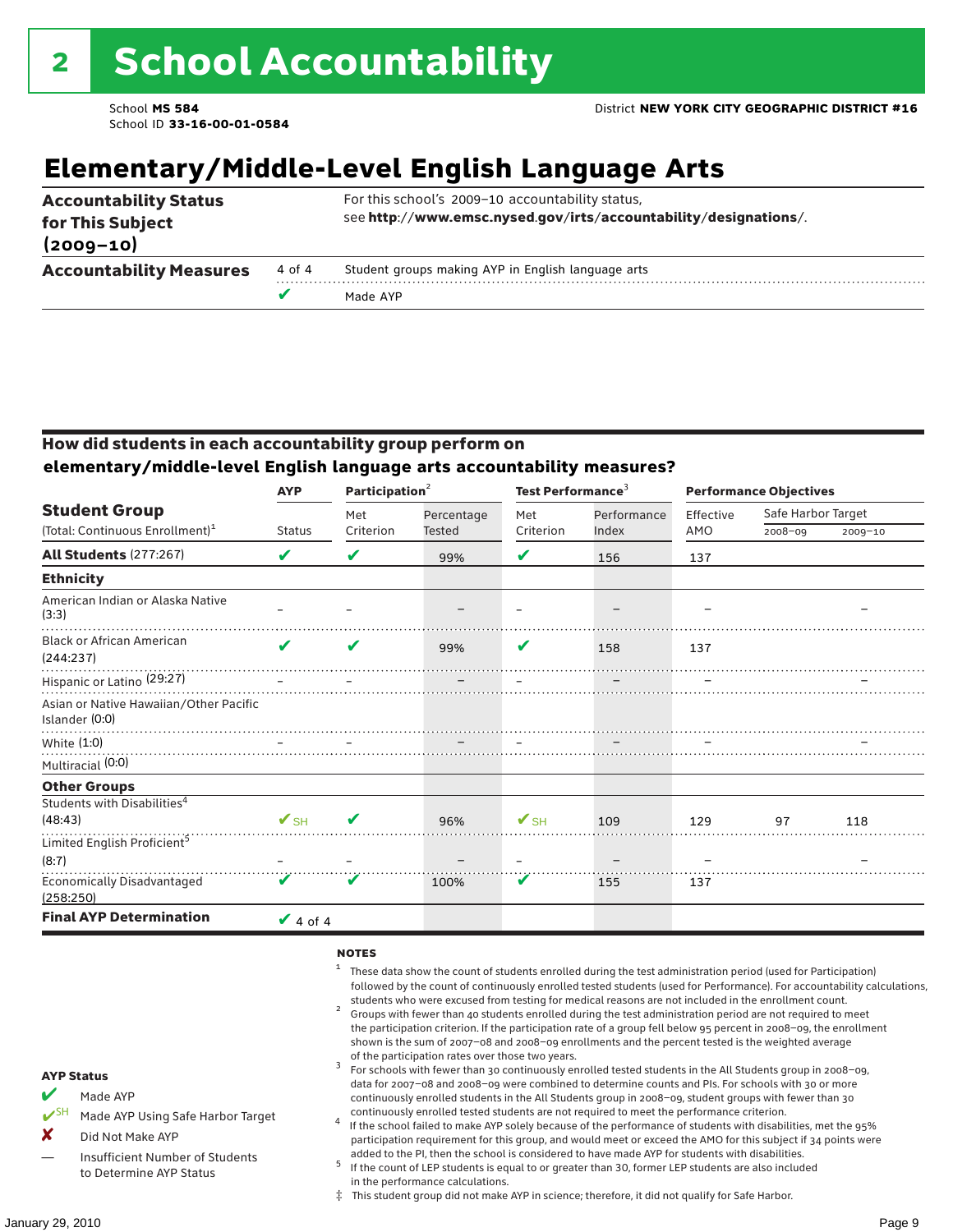# **Elementary/Middle-Level Mathematics**

| <b>Accountability Status</b><br>for This Subject<br>$(2009 - 10)$ |        | For this school's 2009-10 accountability status,<br>see http://www.emsc.nysed.gov/irts/accountability/designations/. |
|-------------------------------------------------------------------|--------|----------------------------------------------------------------------------------------------------------------------|
| <b>Accountability Measures</b>                                    | 4 of 4 | Student groups making AYP in mathematics                                                                             |
|                                                                   | v      | Made AYP                                                                                                             |

#### How did students in each accountability group perform on **elementary/middle-level mathematics accountability measures?**

|                                                          | Participation <sup>2</sup><br><b>AYP</b> |                                                                                 |            | Test Performance <sup>3</sup> |             | <b>Performance Objectives</b> |                    |             |
|----------------------------------------------------------|------------------------------------------|---------------------------------------------------------------------------------|------------|-------------------------------|-------------|-------------------------------|--------------------|-------------|
| <b>Student Group</b>                                     |                                          | Met                                                                             | Percentage | Met                           | Performance | Effective                     | Safe Harbor Target |             |
| (Total: Continuous Enrollment) <sup>1</sup>              | <b>Status</b>                            | Criterion                                                                       | Tested     | Criterion                     | Index       | AMO                           | $2008 - 09$        | $2009 - 10$ |
| <b>All Students (275:261)</b>                            | V                                        | V                                                                               | 98%        | V                             | 157         | 112                           |                    |             |
| <b>Ethnicity</b>                                         |                                          |                                                                                 |            |                               |             |                               |                    |             |
| American Indian or Alaska Native<br>(3:3)                |                                          |                                                                                 |            |                               |             |                               |                    |             |
| <b>Black or African American</b><br>(244:231)            | V                                        | V                                                                               | 98%        | V                             | 157         | 112                           |                    |             |
| Hispanic or Latino <sup>(28:27)</sup>                    |                                          | the contract of the contract of the contract of the contract of the contract of |            |                               |             |                               |                    |             |
| Asian or Native Hawaiian/Other Pacific<br>Islander (0:0) |                                          |                                                                                 |            |                               |             |                               |                    |             |
| White (0:0)                                              |                                          |                                                                                 |            |                               |             |                               |                    |             |
| Multiracial (0:0)                                        |                                          |                                                                                 |            |                               |             |                               |                    |             |
| <b>Other Groups</b>                                      |                                          |                                                                                 |            |                               |             |                               |                    |             |
| Students with Disabilities <sup>4</sup>                  |                                          |                                                                                 |            |                               |             |                               |                    |             |
| (45:42)                                                  | V                                        | V                                                                               | 96%        | V                             | 110         | 104                           |                    |             |
| Limited English Proficient <sup>5</sup>                  |                                          |                                                                                 |            |                               |             |                               |                    |             |
| (8:8)                                                    |                                          |                                                                                 |            |                               |             |                               |                    |             |
| <b>Economically Disadvantaged</b><br>(255:245)           | V                                        |                                                                                 | 99%        | V                             | 157         | 112                           |                    |             |
| <b>Final AYP Determination</b>                           | $\vee$ 4 of 4                            |                                                                                 |            |                               |             |                               |                    |             |

#### **NOTES**

- <sup>1</sup> These data show the count of students enrolled during the test administration period (used for Participation) followed by the count of continuously enrolled tested students (used for Performance). For accountability calculations,
- students who were excused from testing for medical reasons are not included in the enrollment count. <sup>2</sup> Groups with fewer than 40 students enrolled during the test administration period are not required to meet the participation criterion. If the participation rate of a group fell below 95 percent in 2008–09, the enrollment shown is the sum of 2007–08 and 2008–09 enrollments and the percent tested is the weighted average
- of the participation rates over those two years.<br><sup>3</sup> For schools with fewer than 30 continuously enrolled tested students in the All Students group in 2008–09, data for 2007–08 and 2008–09 were combined to determine counts and PIs. For schools with 30 or more continuously enrolled students in the All Students group in 2008–09, student groups with fewer than 30
- continuously enrolled tested students are not required to meet the performance criterion. <sup>4</sup> If the school failed to make AYP solely because of the performance of students with disabilities, met the 95% participation requirement for this group, and would meet or exceed the AMO for this subject if 34 points were added to the PI, then the school is considered to have made AYP for students with disabilities.
- $5$  If the count of LEP students is equal to or greater than 30, former LEP students are also included in the performance calculations.
- ‡ This student group did not make AYP in science; therefore, it did not qualify for Safe Harbor.
- Made AYP
	- Made AYP Using Safe Harbor Target
- X Did Not Make AYP
- Insufficient Number of Students to Determine AYP Status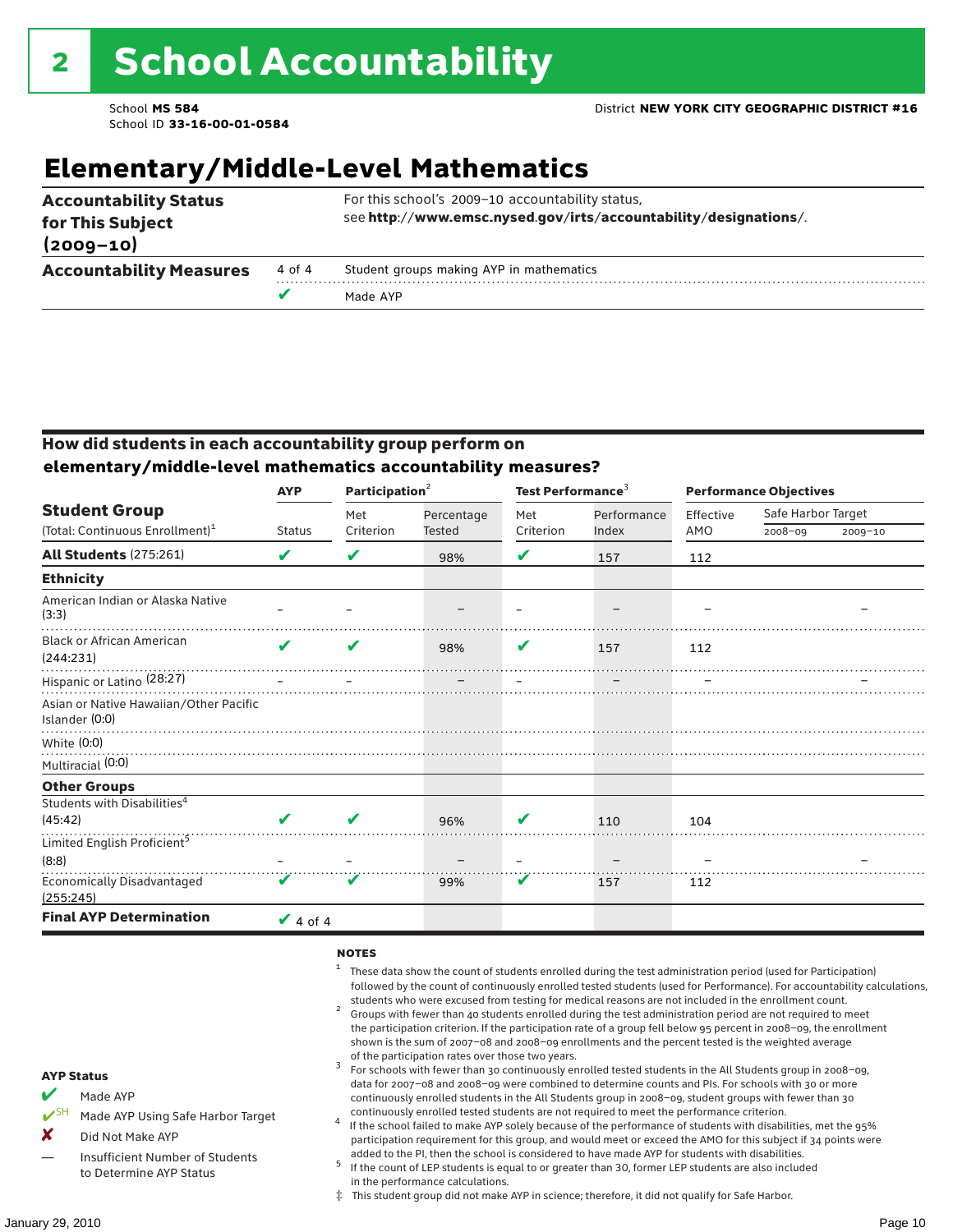# Elementary/Middle-Level Science

|                                   | v      | Made AYP                                                         |
|-----------------------------------|--------|------------------------------------------------------------------|
| <b>Accountability Measures</b>    | 1 of 1 | Student groups making AYP in science                             |
| for This Subject<br>$(2009 - 10)$ |        | see http://www.emsc.nysed.gov/irts/accountability/designations/. |
| <b>Accountability Status</b>      |        | For this school's 2009-10 accountability status,                 |

#### How did students in each accountability group perform on elementary/middle-level science accountability measures?

|                                                                                                                                                                                   | <b>AYP</b>    |                                                              | Participation <sup>2</sup>                                                    |                                                            | Test Performance $^3$ |                                                                                                                                                                                                                                                                                                                                                                                                                                                                                                                                                                                                                                                                                                                                                                                                                                                                                                                                                                                                                                                 | <b>Performance Objectives</b> |                 |                 |
|-----------------------------------------------------------------------------------------------------------------------------------------------------------------------------------|---------------|--------------------------------------------------------------|-------------------------------------------------------------------------------|------------------------------------------------------------|-----------------------|-------------------------------------------------------------------------------------------------------------------------------------------------------------------------------------------------------------------------------------------------------------------------------------------------------------------------------------------------------------------------------------------------------------------------------------------------------------------------------------------------------------------------------------------------------------------------------------------------------------------------------------------------------------------------------------------------------------------------------------------------------------------------------------------------------------------------------------------------------------------------------------------------------------------------------------------------------------------------------------------------------------------------------------------------|-------------------------------|-----------------|-----------------|
| <b>Student Group</b>                                                                                                                                                              |               | Safe Harbor                                                  | Met                                                                           | Percentage                                                 | Met                   | Performance                                                                                                                                                                                                                                                                                                                                                                                                                                                                                                                                                                                                                                                                                                                                                                                                                                                                                                                                                                                                                                     | State                         | Progress Target |                 |
| (Total: Continuous Enrollment) <sup>1</sup>                                                                                                                                       |               | Status Qualification                                         | Criterion                                                                     | Tested                                                     | Criterion             | Index                                                                                                                                                                                                                                                                                                                                                                                                                                                                                                                                                                                                                                                                                                                                                                                                                                                                                                                                                                                                                                           | Standard                      |                 | 2008-09 2009-10 |
| All Students (92:87)                                                                                                                                                              | V             | Qualified                                                    | V                                                                             | 97%                                                        | V                     | 99                                                                                                                                                                                                                                                                                                                                                                                                                                                                                                                                                                                                                                                                                                                                                                                                                                                                                                                                                                                                                                              | 100                           | 89              | 100             |
| <b>Ethnicity</b>                                                                                                                                                                  |               |                                                              |                                                                               |                                                            |                       |                                                                                                                                                                                                                                                                                                                                                                                                                                                                                                                                                                                                                                                                                                                                                                                                                                                                                                                                                                                                                                                 |                               |                 |                 |
| American Indian or Alaska Native<br>(1:1)                                                                                                                                         |               |                                                              |                                                                               |                                                            | $\equiv$              |                                                                                                                                                                                                                                                                                                                                                                                                                                                                                                                                                                                                                                                                                                                                                                                                                                                                                                                                                                                                                                                 |                               |                 |                 |
| <b>Black or African American</b><br>(84:79)                                                                                                                                       |               | Oualified                                                    |                                                                               | 96%                                                        | V                     | 101                                                                                                                                                                                                                                                                                                                                                                                                                                                                                                                                                                                                                                                                                                                                                                                                                                                                                                                                                                                                                                             | 100                           |                 |                 |
| Hispanic or Latino (7:7)                                                                                                                                                          |               |                                                              |                                                                               |                                                            |                       |                                                                                                                                                                                                                                                                                                                                                                                                                                                                                                                                                                                                                                                                                                                                                                                                                                                                                                                                                                                                                                                 |                               |                 |                 |
| Asian or Native Hawaiian/Other Pacific<br>Islander (0:0)                                                                                                                          |               |                                                              |                                                                               |                                                            |                       |                                                                                                                                                                                                                                                                                                                                                                                                                                                                                                                                                                                                                                                                                                                                                                                                                                                                                                                                                                                                                                                 |                               |                 |                 |
| White (0:0)                                                                                                                                                                       |               |                                                              |                                                                               |                                                            |                       |                                                                                                                                                                                                                                                                                                                                                                                                                                                                                                                                                                                                                                                                                                                                                                                                                                                                                                                                                                                                                                                 |                               |                 |                 |
| Multiracial (0:0)                                                                                                                                                                 |               |                                                              |                                                                               |                                                            |                       |                                                                                                                                                                                                                                                                                                                                                                                                                                                                                                                                                                                                                                                                                                                                                                                                                                                                                                                                                                                                                                                 |                               |                 |                 |
| <b>Other Groups</b>                                                                                                                                                               |               |                                                              |                                                                               |                                                            |                       |                                                                                                                                                                                                                                                                                                                                                                                                                                                                                                                                                                                                                                                                                                                                                                                                                                                                                                                                                                                                                                                 |                               |                 |                 |
| <b>Students with Disabilities</b><br>(11:11)                                                                                                                                      |               |                                                              |                                                                               |                                                            |                       |                                                                                                                                                                                                                                                                                                                                                                                                                                                                                                                                                                                                                                                                                                                                                                                                                                                                                                                                                                                                                                                 |                               |                 |                 |
| Limited English Proficient <sup>4</sup><br>(3:3)                                                                                                                                  |               |                                                              |                                                                               |                                                            |                       |                                                                                                                                                                                                                                                                                                                                                                                                                                                                                                                                                                                                                                                                                                                                                                                                                                                                                                                                                                                                                                                 |                               |                 |                 |
| <b>Economically Disadvantaged</b><br>(90:85)                                                                                                                                      |               | Qualified                                                    | V                                                                             | 97%                                                        | V                     | 101                                                                                                                                                                                                                                                                                                                                                                                                                                                                                                                                                                                                                                                                                                                                                                                                                                                                                                                                                                                                                                             | 100                           |                 |                 |
| <b>Final AYP Determination</b>                                                                                                                                                    | $\vee$ 1 of 1 |                                                              |                                                                               |                                                            |                       |                                                                                                                                                                                                                                                                                                                                                                                                                                                                                                                                                                                                                                                                                                                                                                                                                                                                                                                                                                                                                                                 |                               |                 |                 |
| <b>AYP Status</b><br>V<br>Made AYP<br>$V^{\text{SH}}$<br>Made AYP Using Safe Harbor Target<br>x<br>Did Not Make AYP<br>Insufficient Number of Students<br>to Determine AYP Status |               | <b>NOTES</b><br>$\mathbf{1}$<br>$\overline{\mathbf{c}}$<br>3 | participation rates over those two years.<br>in the performance calculations. | were combined to determine counts and performance indices. |                       | These data show the count of students enrolled during the test administration period (used for Participation)<br>followed by the count of continuously enrolled tested students (used for Performance). For accountability calculations,<br>students who were excused from testing for medical reasons are not included in the enrollment count.<br>Groups with fewer than 40 students enrolled during the test administration period are not required to meet<br>the participation criterion. If the participation rate of a group fell below 80 percent in 2008-09, the enrollment<br>shown is the sum of 2007-08 and 2008-09 enrollments and the percent tested is the weighted average of the<br>Groups with fewer than 30 continuously enrolled tested students are not required to meet the performance criterion.<br>For schools with fewer than 30 continuously enrolled tested students in 2008-09, data for 2007-08 and 2008-09<br>If the count of LEP students is equal to or greater than 30, former LEP students are also included |                               |                 |                 |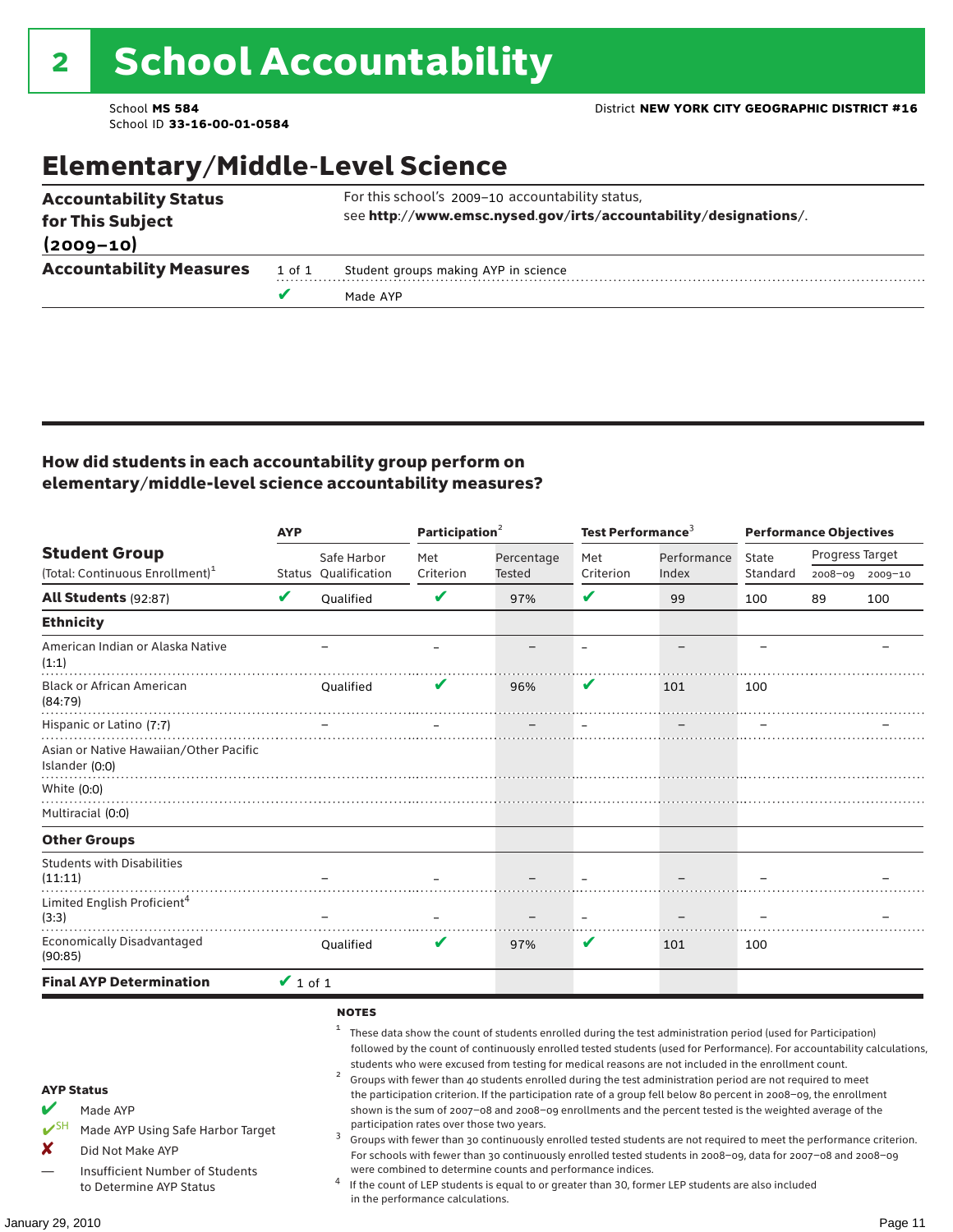### Summary of 2008–09 School Performance

Performance on the State assessments in English language arts, mathematics, and science at the elementary and middle levels is reported in terms of mean scores and the percentage of tested students scoring at or above Level 2, Level 3, and Level 4. Performance on the State assessments in ELA and mathematics at the secondary level is reported in terms of the percentage of students in a cohort scoring at these levels.

|                              |     | Percentage of students that<br>scored at or above Level 3 |      |  |  |  |  |  |
|------------------------------|-----|-----------------------------------------------------------|------|--|--|--|--|--|
| <b>English Language Arts</b> | 0%  | 50%                                                       | 100% |  |  |  |  |  |
| Grade 6                      | 63% |                                                           | 88   |  |  |  |  |  |
| Grade 7                      | 64% |                                                           | 92   |  |  |  |  |  |
| Grade 8                      | 47% |                                                           | 93   |  |  |  |  |  |
| <b>Mathematics</b>           |     |                                                           |      |  |  |  |  |  |
| Grade 6                      | 65% |                                                           | 85   |  |  |  |  |  |
| Grade 7                      | 52% |                                                           | 93   |  |  |  |  |  |
| Grade 8                      | 68% |                                                           | 92   |  |  |  |  |  |
| <b>Science</b>               |     |                                                           |      |  |  |  |  |  |
| Grade 8                      | 28% |                                                           | 89   |  |  |  |  |  |

School **MS 584** District **NEW YORK CITY GEOGRAPHIC DISTRICT #16**

#### About the Performance Level Descriptors

#### Level 1: Not Meeting Learning Standards.

Student performance does not demonstrate an understanding of the content expected in the subject and grade level.

#### Level 2: Partially Meeting Learning Standards.

Student performance demonstrates a partial understanding of the content expected in the subject and grade level.

#### Level 3: Meeting Learning Standards.

Student performance demonstrates an understanding of the content expected in the subject and grade level.

#### Level 4: Meeting Learning Standards with Distinction.

Student performance demonstrates a thorough understanding of the content expected in the subject and grade level.

#### How are Need/Resource Capacity (N/RC) categories determined?

Districts are divided into high, average, and low need categories based on their ability to meet the special needs of their students with local resources. Districts in the high need category are subdivided into four categories based on enrollment size and, in some cases, number of students per square mile. More information about the categories can be found in the *Report to the Governor and the Legislature on the Educational Status of the State's Schools* at www.emsc.nysed.gov/irts.

#### What are Similar Schools?

In this section, this school's performance is compared with that of similar schools.

Within each N/RC category, the Department identifies Similar Schools: schools that serve similar students and have similar resources. Each school report card compares the school's performance with that of similar schools. The following factors are considered in grouping schools: a) the grade level served by the school and b) rates of student poverty and limited English proficiency. Student poverty levels are indicated by determining the percentage of children in each school who participate in the free-lunch program. By combining these factors, a measure of student need is created and used to place schools into relatively low (lowest quartile), relatively high (highest quartile), and typical (mid-range) groups.

#### This School's Similar Schools Group: **74**

All schools in this group are middle level schools in New York City.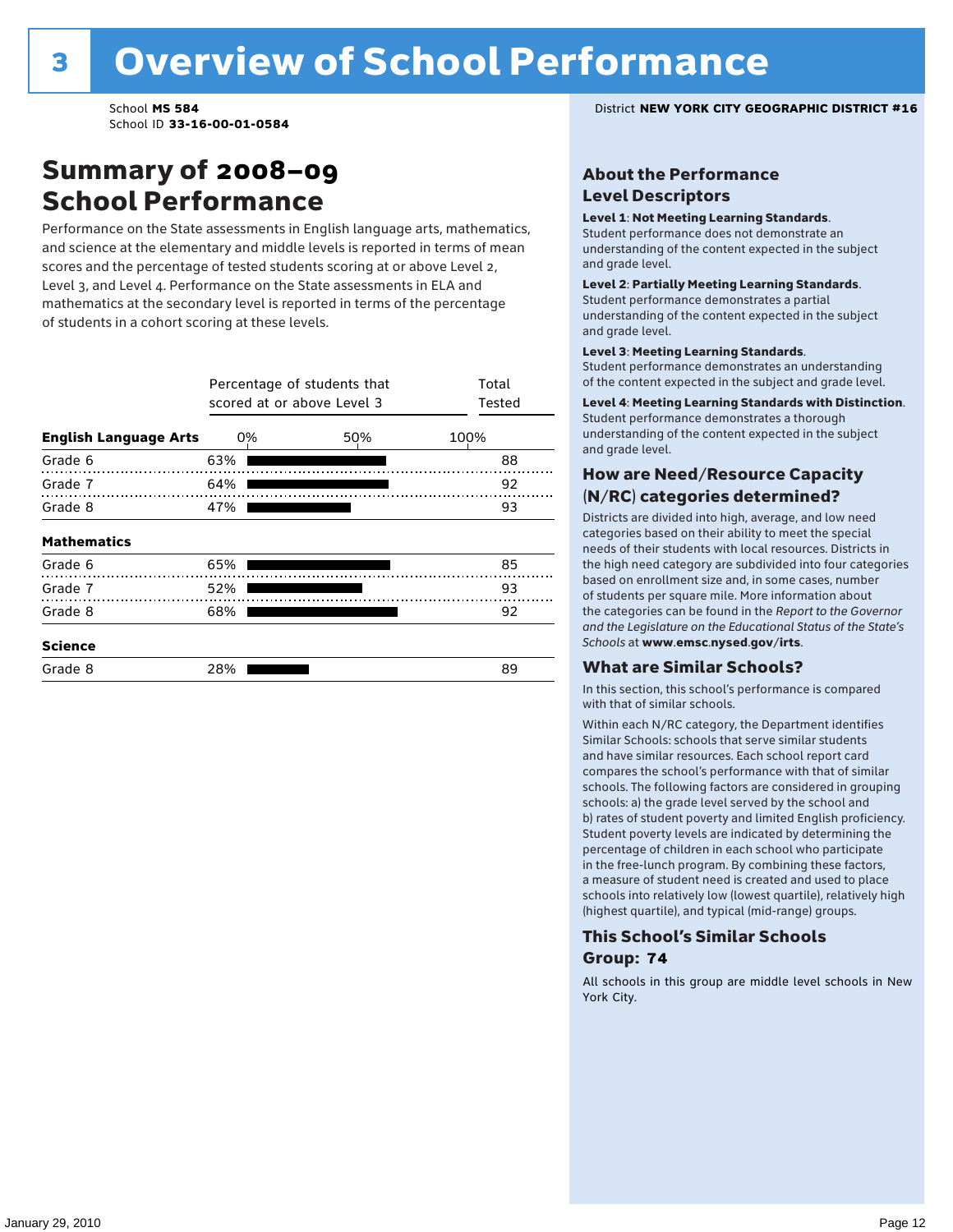# **This School's Results in Grade 6 English Language Arts**

|                                                    |        |                                                                                                                                                                                                                                                                                                                                    |      |     |    | <b>Similar Schools</b>          |         |                                 |    |
|----------------------------------------------------|--------|------------------------------------------------------------------------------------------------------------------------------------------------------------------------------------------------------------------------------------------------------------------------------------------------------------------------------------|------|-----|----|---------------------------------|---------|---------------------------------|----|
|                                                    |        | <b>This School</b><br>Percentage scoring at level(s):<br>$2 - 4$<br>$3 - 4$<br>4<br>598-785<br>650-785<br>696-785*<br>99% 99%<br>63%<br>39%<br>0%<br>0%<br>87<br>91<br>$\mathbf 0$<br>$\mathbf 0$<br>55<br>36<br>2008-09 School Year<br>Total<br>Percentage scoring at level(s):<br>Tested<br>$2 - 4$<br>$3 - 4$<br>$\overline{4}$ |      |     |    | Percentage scoring at level(s): |         |                                 |    |
|                                                    |        |                                                                                                                                                                                                                                                                                                                                    |      |     |    | $2 - 4$                         | $3 - 4$ | $\overline{4}$                  |    |
| 2009 Mean Score: 653                               | Range: |                                                                                                                                                                                                                                                                                                                                    |      |     |    |                                 |         |                                 |    |
| 2008 Mean Score: 644                               | 100%   |                                                                                                                                                                                                                                                                                                                                    |      |     |    | 100% 96%                        | 60%     |                                 |    |
| 2008-09<br>$2007 - 08$                             |        |                                                                                                                                                                                                                                                                                                                                    |      |     |    |                                 | 35%     | 1%                              | 0% |
| Number of Tested Students:                         |        |                                                                                                                                                                                                                                                                                                                                    |      |     |    |                                 |         |                                 |    |
| <b>Results by</b>                                  |        |                                                                                                                                                                                                                                                                                                                                    |      |     |    | 2007-08 School Year             |         |                                 |    |
|                                                    |        |                                                                                                                                                                                                                                                                                                                                    |      |     |    | Total                           |         | Percentage scoring at level(s): |    |
| <b>Student Group</b>                               |        |                                                                                                                                                                                                                                                                                                                                    |      |     |    | Tested                          | $2 - 4$ | $3 - 4$                         | 4  |
| <b>All Students</b>                                |        | 88                                                                                                                                                                                                                                                                                                                                 | 99%  | 63% | 0% | 92                              | 99%     | 39%                             | 0% |
| Female                                             |        | 44                                                                                                                                                                                                                                                                                                                                 | 100% | 61% | 0% | 43                              | 98%     | 37%                             | 0% |
| Male                                               |        | 44                                                                                                                                                                                                                                                                                                                                 | 98%  | 64% | 0% | 49                              | 100%    | 41%                             | 0% |
| American Indian or Alaska Native                   |        | 2                                                                                                                                                                                                                                                                                                                                  |      |     |    |                                 |         |                                 |    |
| Black or African American                          |        | 73                                                                                                                                                                                                                                                                                                                                 | 100% | 63% | 0% | 82                              | 99%     | 41%                             | 0% |
| Hispanic or Latino                                 |        | 13                                                                                                                                                                                                                                                                                                                                 |      |     |    | 10                              | 100%    | 20%                             | 0% |
| Asian or Native Hawaiian/Other<br>Pacific Islander |        |                                                                                                                                                                                                                                                                                                                                    |      |     |    |                                 |         |                                 |    |
| White                                              |        |                                                                                                                                                                                                                                                                                                                                    |      |     |    |                                 |         |                                 |    |
| Multiracial                                        |        |                                                                                                                                                                                                                                                                                                                                    |      |     |    |                                 |         |                                 |    |
| Small Group Totals                                 |        | 15                                                                                                                                                                                                                                                                                                                                 | 93%  | 60% | 0% |                                 |         |                                 |    |
| <b>General-Education Students</b>                  |        | 70                                                                                                                                                                                                                                                                                                                                 | 100% | 76% | 0% | 76                              | 99%     | 46%                             | 0% |
| <b>Students with Disabilities</b>                  |        | 18                                                                                                                                                                                                                                                                                                                                 | 94%  | 11% | 0% | 16                              | 100%    | 6%                              | 0% |
| English Proficient                                 |        | 86                                                                                                                                                                                                                                                                                                                                 |      |     |    | 90                              |         |                                 |    |
| Limited English Proficient                         |        | $\overline{2}$                                                                                                                                                                                                                                                                                                                     |      |     |    | 2                               |         |                                 |    |
| Economically Disadvantaged                         |        | 81                                                                                                                                                                                                                                                                                                                                 | 99%  | 60% | 0% | 81                              | 100%    | 40%                             | 0% |
| Not Disadvantaged                                  |        | 7                                                                                                                                                                                                                                                                                                                                  | 100% | 86% | 0% | 11                              | 91%     | 36%                             | 0% |
| Migrant                                            |        |                                                                                                                                                                                                                                                                                                                                    |      |     |    |                                 |         |                                 |    |
| Not Migrant                                        |        | 88                                                                                                                                                                                                                                                                                                                                 | 99%  | 63% | 0% | 92                              | 99%     | 39%                             | 0% |

**NOTES** 

The – symbol indicates that data for a group of students have been suppressed. If a group has fewer than five students,<br>data for that group and the next smallest group(s) are suppressed to protect the privacy of individual

\* Level 4 range is for 2008–09 only. The 2007–08 range is 705–785.

| <b>Other</b>                                                                                         | 2008-09 School Year |                             |         |                | 2007-08 School Year |                             |         |     |
|------------------------------------------------------------------------------------------------------|---------------------|-----------------------------|---------|----------------|---------------------|-----------------------------|---------|-----|
|                                                                                                      | Total               | Number scoring at level(s): |         |                | Total               | Number scoring at level(s): |         |     |
| <b>Assessments</b>                                                                                   | Tested              | $2 - 4$                     | $3 - 4$ | $\overline{4}$ | Tested              | $2 - 4$                     | $3 - 4$ | 4   |
| New York State Alternate Assessment<br>(NYSAA): Grade 6 Equivalent                                   |                     |                             |         |                |                     |                             |         |     |
| New York State English as a Second<br>Language Achievement Test (NYSESLAT) <sup>t</sup> :<br>Grade 6 |                     | N/A                         | N/A     | N/A            | 0                   | N/A                         | N/A     | N/A |

† These counts represent recently arrived LEP students who used the NYSESLAT to fulfill the English language arts participation requirement.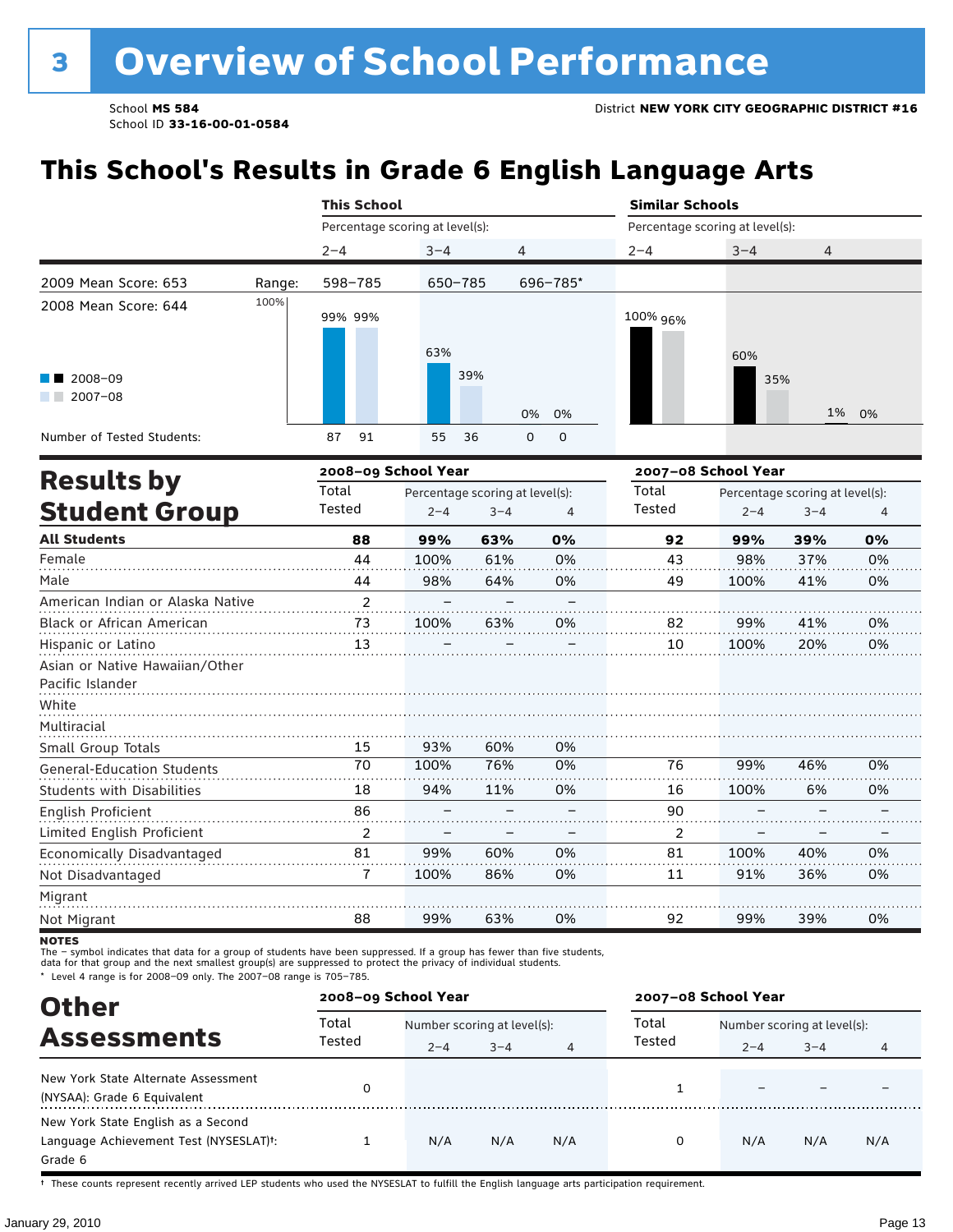### **This School's Results in Grade 6 Mathematics**

|                                                    |        | <b>This School</b>              |         |                                 |                                 | <b>Similar Schools</b> |                     |                                 |    |  |
|----------------------------------------------------|--------|---------------------------------|---------|---------------------------------|---------------------------------|------------------------|---------------------|---------------------------------|----|--|
|                                                    |        | Percentage scoring at level(s): |         |                                 | Percentage scoring at level(s): |                        |                     |                                 |    |  |
|                                                    |        | $2 - 4$                         | $3 - 4$ | 4                               |                                 | $2 - 4$                | $3 - 4$             | 4                               |    |  |
| 2009 Mean Score: 662                               | Range: | 616-780                         | 650-780 |                                 | 696-780                         |                        |                     |                                 |    |  |
| 2008 Mean Score: 645                               | 100%   | 96% 88%                         | 65%     |                                 |                                 | 92% 88%                | 63% 56%             |                                 |    |  |
| 2008-09<br>$2007 - 08$                             |        |                                 |         | 44%                             | 9%<br>1%                        |                        |                     | 9%                              | 7% |  |
| Number of Tested Students:                         |        | 82<br>82                        | 55      | 41                              | 8<br>$\mathbf{1}$               |                        |                     |                                 |    |  |
| <b>Results by</b>                                  |        | 2008-09 School Year             |         |                                 |                                 |                        | 2007-08 School Year |                                 |    |  |
|                                                    |        | Total                           |         | Percentage scoring at level(s): |                                 | Total                  |                     | Percentage scoring at level(s): |    |  |
| <b>Student Group</b>                               |        | Tested                          | $2 - 4$ | $3 - 4$                         | 4                               | Tested                 | $2 - 4$             | $3 - 4$                         | 4  |  |
| <b>All Students</b>                                |        | 85                              | 96%     | 65%                             | 9%                              | 93                     | 88%                 | 44%                             | 1% |  |
| Female                                             |        | 41                              | 95%     | 59%                             | 2%                              | 45                     | 89%                 | 51%                             | 0% |  |
| Male                                               |        | 44                              | 98%     | 70%                             | 16%                             | 48                     | 88%                 | 38%                             | 2% |  |
| American Indian or Alaska Native                   |        | $\overline{c}$                  |         |                                 |                                 |                        |                     |                                 |    |  |
| Black or African American                          |        | 71                              | 96%     | 66%                             | 10%                             | 83                     | 90%                 | 48%                             | 1% |  |
| Hispanic or Latino                                 |        | 12                              |         |                                 |                                 | 10                     | 70%                 | 10%                             | 0% |  |
| Asian or Native Hawaiian/Other<br>Pacific Islander |        |                                 |         |                                 |                                 |                        |                     |                                 |    |  |
| White                                              |        |                                 |         |                                 |                                 |                        |                     |                                 |    |  |
| Multiracial                                        |        |                                 |         |                                 |                                 |                        |                     |                                 |    |  |
| Small Group Totals                                 |        | 14                              | 100%    | 57%                             | 7%                              |                        |                     |                                 |    |  |
| <b>General-Education Students</b>                  |        | 69                              | 97%     | 67%                             | 12%                             | 76                     | 89%                 | 50%                             | 1% |  |
| <b>Students with Disabilities</b>                  |        | 16                              | 94%     | 56%                             | 0%                              | 17                     | 82%                 | 18%                             | 0% |  |
| English Proficient                                 |        | 82                              |         |                                 |                                 | 91                     |                     |                                 |    |  |
| Limited English Proficient                         |        | 3                               |         |                                 |                                 | 2                      |                     |                                 |    |  |
| Economically Disadvantaged                         |        | 79                              | 96%     | 62%                             | 9%                              | 81                     | 89%                 | 44%                             | 1% |  |
| Not Disadvantaged                                  |        | 6                               | 100%    | 100%                            | 17%                             | 12                     | 83%                 | 42%                             | 0% |  |
| Migrant                                            |        |                                 |         |                                 |                                 |                        |                     |                                 |    |  |

**NOTES** 

Not Migrant

The – symbol indicates that data for a group of students have been suppressed. If a group has fewer than five students,<br>data for that group and the next smallest group(s) are suppressed to protect the privacy of individual

85

| <b>Other</b>                                                       | 2008-09 School Year |                             |         | 2007-08 School Year |                             |         |  |
|--------------------------------------------------------------------|---------------------|-----------------------------|---------|---------------------|-----------------------------|---------|--|
| <b>Assessments</b>                                                 | Total<br>Tested     | Number scoring at level(s): |         | Total               | Number scoring at level(s): |         |  |
|                                                                    |                     | $2 - 4$                     | $3 - 4$ | Tested              | $2 - 4$                     | $3 - 4$ |  |
| New York State Alternate Assessment<br>(NYSAA): Grade 6 Equivalent |                     |                             |         |                     |                             |         |  |

65%

9%

93

88%

44%

1%

96%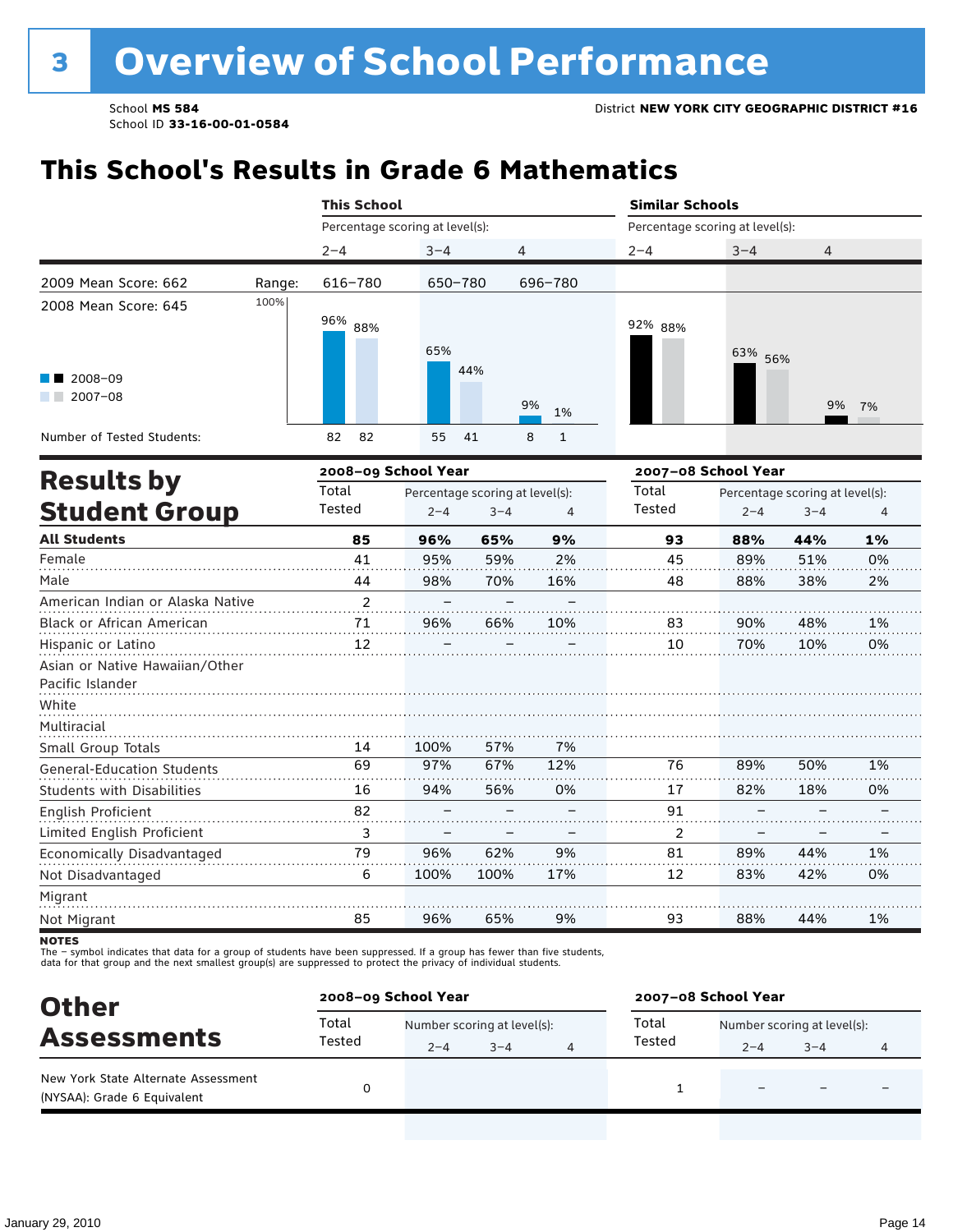# **This School's Results in Grade 7 English Language Arts**

|                                   |        | <b>This School</b>              |                                 |         |                             | <b>Similar Schools</b>          |                     |                                 |                |
|-----------------------------------|--------|---------------------------------|---------------------------------|---------|-----------------------------|---------------------------------|---------------------|---------------------------------|----------------|
|                                   |        | Percentage scoring at level(s): |                                 |         |                             | Percentage scoring at level(s): |                     |                                 |                |
|                                   |        | $2 - 4$                         | $3 - 4$                         |         | 4                           | $2 - 4$                         | $3 - 4$             | 4                               |                |
| 2009 Mean Score: 651              | Range: | 600-790                         | 650-790                         |         | 705-790*                    |                                 |                     |                                 |                |
| 2008 Mean Score: 642              | 100%   | 100% 95%                        | 64%                             |         |                             | 99% 96%                         | 57%                 |                                 |                |
| 2008-09<br>$2007 - 08$            |        |                                 |                                 | 38%     | 1%<br>0%                    |                                 | 45%                 |                                 | 1% 0%          |
| Number of Tested Students:        |        | 93<br>92                        | 59                              | 37      | $\mathbf{1}$<br>$\mathbf 0$ |                                 |                     |                                 |                |
| <b>Results by</b>                 |        | 2008-09 School Year             |                                 |         |                             |                                 | 2007-08 School Year |                                 |                |
|                                   |        | Total                           | Percentage scoring at level(s): |         |                             | Total                           |                     | Percentage scoring at level(s): |                |
| <b>Student Group</b>              |        | Tested                          | $2 - 4$                         | $3 - 4$ | 4                           | Tested                          | $2 - 4$             | $3 - 4$                         | $\overline{4}$ |
| <b>All Students</b>               |        | 92                              | 100%                            | 64%     | 1%                          | 98                              | 95%                 | 38%                             | 0%             |
| Female                            |        | 46                              | 100%                            | 70%     | 2%                          | 49                              | 92%                 | 43%                             | 0%             |
| Male                              |        | 46                              | 100%                            | 59%     | 0%                          | 49                              | 98%                 | 33%                             | 0%             |
| American Indian or Alaska Native  |        |                                 |                                 |         |                             | $\mathbf{1}$                    |                     |                                 |                |
| Black or African American         |        | 83                              | 100%                            | 67%     | 1%                          | 89                              | 96%                 | 39%                             | 0%             |
| Hispanic or Latino                |        | 9                               | 100%                            | 33%     | 0%                          | $\overline{7}$                  |                     |                                 |                |
| Asian or Native Hawaiian/Other    |        |                                 |                                 |         |                             |                                 |                     |                                 |                |
| Pacific Islander                  |        |                                 |                                 |         |                             |                                 |                     |                                 |                |
| White                             |        |                                 |                                 |         |                             |                                 |                     |                                 |                |
| Multiracial                       |        |                                 |                                 |         |                             |                                 |                     |                                 |                |
| Small Group Totals                |        |                                 |                                 |         |                             | 9                               | 89%                 | 22%                             | 0%             |
| <b>General-Education Students</b> |        | 75                              | 100%                            | 68%     | 1%                          | $\overline{82}$                 | 100%                | 43%                             | 0%             |
| <b>Students with Disabilities</b> |        | 17                              | 100%                            | 47%     | 0%                          | 16                              | 69%                 | 13%                             | 0%             |
| English Proficient                |        | 90                              |                                 |         |                             | 96                              |                     |                                 |                |
| Limited English Proficient        |        | $\overline{2}$                  |                                 |         |                             | $\overline{2}$                  |                     |                                 |                |
| Economically Disadvantaged        |        | 84                              | 100%                            | 62%     | 1%                          | 85                              | 96%                 | 42%                             | 0%             |
| Not Disadvantaged                 |        | 8                               | 100%                            | 88%     | 0%                          | 13                              | 85%                 | 8%                              | 0%             |
| Migrant                           |        |                                 |                                 |         |                             |                                 |                     |                                 |                |
| Not Migrant                       |        | 92                              | 100%                            | 64%     | 1%                          | 98                              | 95%                 | 38%                             | 0%             |

**NOTES** 

The – symbol indicates that data for a group of students have been suppressed. If a group has fewer than five students,<br>data for that group and the next smallest group(s) are suppressed to protect the privacy of individual

\* Level 4 range is for 2008–09 only. The 2007–08 range is 712–790.

| <b>Other</b>                                                                                         |        | 2008-09 School Year         |         |                | 2007-08 School Year |                             |         |     |
|------------------------------------------------------------------------------------------------------|--------|-----------------------------|---------|----------------|---------------------|-----------------------------|---------|-----|
| <b>Assessments</b>                                                                                   | Total  | Number scoring at level(s): |         |                | Total               | Number scoring at level(s): |         |     |
|                                                                                                      | Tested | $2 - 4$                     | $3 - 4$ | $\overline{4}$ | Tested              | $2 - 4$                     | $3 - 4$ | 4   |
| New York State Alternate Assessment<br>(NYSAA): Grade 7 Equivalent                                   |        |                             |         |                | 0                   |                             |         |     |
| New York State English as a Second<br>Language Achievement Test (NYSESLAT) <sup>+</sup> :<br>Grade 7 | 0      | N/A                         | N/A     | N/A            |                     | N/A                         | N/A     | N/A |

† These counts represent recently arrived LEP students who used the NYSESLAT to fulfill the English language arts participation requirement.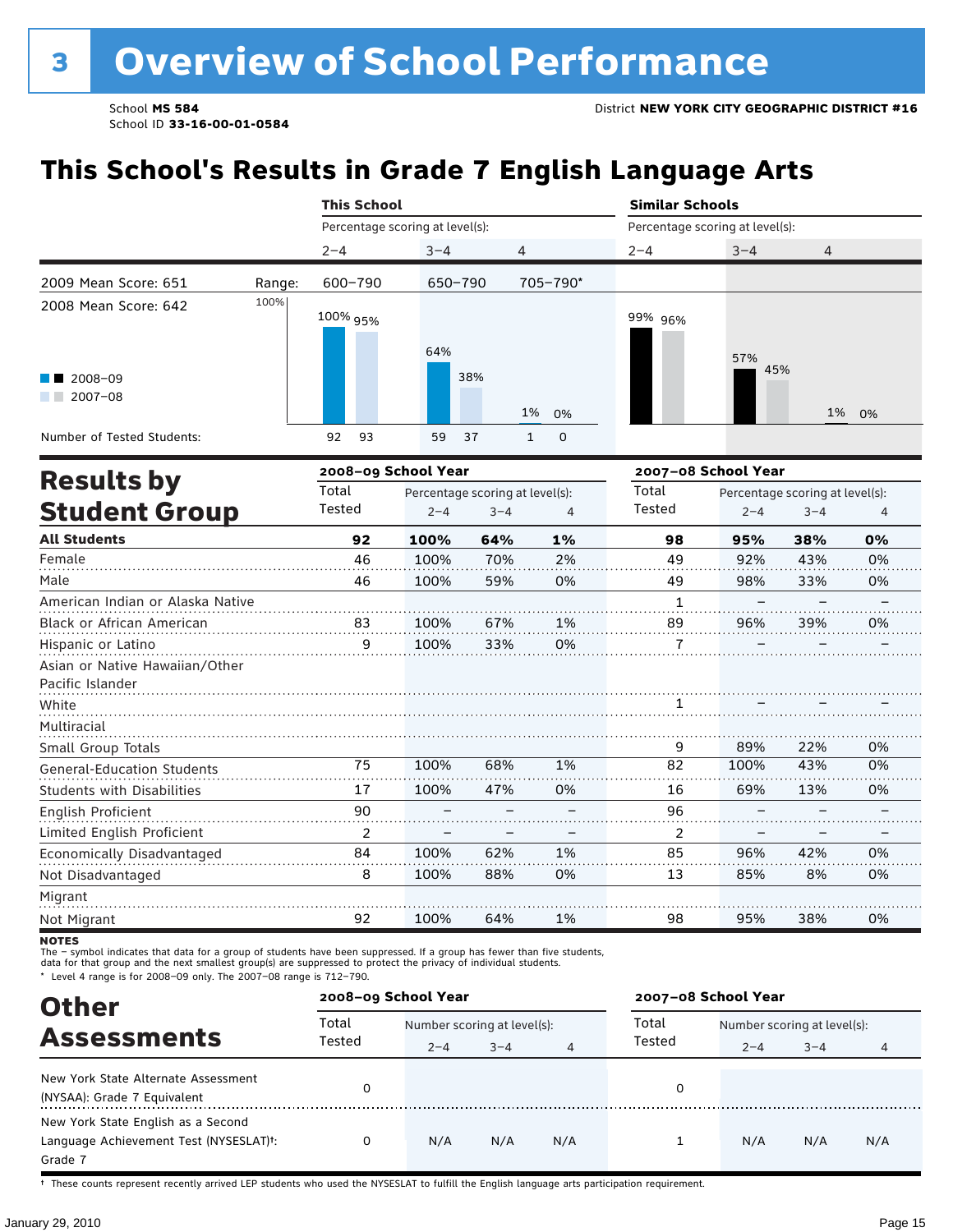## **This School's Results in Grade 7 Mathematics**

|                                   | <b>This School</b>              |         |                                 |          | <b>Similar Schools</b>          |            |                                 |                |
|-----------------------------------|---------------------------------|---------|---------------------------------|----------|---------------------------------|------------|---------------------------------|----------------|
|                                   | Percentage scoring at level(s): |         |                                 |          | Percentage scoring at level(s): |            |                                 |                |
|                                   | $2 - 4$                         | $3 - 4$ | $\overline{4}$                  |          | $2 - 4$                         | $3 - 4$    | 4                               |                |
| 2009 Mean Score: 651<br>Range:    | 611-800                         | 650-800 |                                 | 693-800  |                                 |            |                                 |                |
| 100%<br>2008 Mean Score: 639      | 97% 92%                         | 52%     |                                 |          | 97% 93%                         | 70%<br>56% |                                 |                |
| 2008-09<br>$2007 - 08$            |                                 |         | 44%                             | 4%<br>0% |                                 |            | 7%                              | 6%             |
| Number of Tested Students:        | 91<br>90                        | 48      | 44                              | 0<br>4   |                                 |            |                                 |                |
| <b>Results by</b>                 | 2008-09 School Year             |         |                                 |          | 2007-08 School Year             |            |                                 |                |
|                                   | Total                           |         | Percentage scoring at level(s): |          | Total                           |            | Percentage scoring at level(s): |                |
| <b>Student Group</b>              | Tested                          | $2 - 4$ | $3 - 4$                         | 4        | Tested                          | $2 - 4$    | $3 - 4$                         | $\overline{4}$ |
| <b>All Students</b>               | 93                              | 97%     | 52%                             | 4%       | 99                              | 92%        | 44%                             | 0%             |
| Female                            | 46                              | 98%     | 59%                             | 2%       | 50                              | 92%        | 42%                             | 0%             |
| Male                              | 47                              | 96%     | 45%                             | 6%       | 49                              | 92%        | 47%                             | 0%             |
| American Indian or Alaska Native  |                                 |         |                                 |          | $\mathbf{1}$                    |            |                                 |                |
| <b>Black or African American</b>  | 84                              | 98%     | 52%                             | 5%       | 90                              | 92%        | 44%                             | 0%             |
| Hispanic or Latino                | 9                               | 89%     | 44%                             | 0%       | 7                               |            |                                 |                |
| Asian or Native Hawaiian/Other    |                                 |         |                                 |          |                                 |            |                                 |                |
| Pacific Islander                  |                                 |         |                                 |          |                                 |            |                                 |                |
| White                             |                                 |         |                                 |          | 1                               |            |                                 |                |
| Multiracial<br>Small Group Totals |                                 |         |                                 |          | 9                               | 89%        | 44%                             | 0%             |
| <b>General-Education Students</b> | 77                              | 100%    | 58%                             | 5%       | 84                              | 96%        | 50%                             | 0%             |
| <b>Students with Disabilities</b> | 16                              | 81%     | 19%                             | 0%       | 15                              | 67%        | 13%                             | 0%             |
| English Proficient                | 91                              |         |                                 |          | 96                              |            |                                 |                |
| Limited English Proficient        | $\overline{2}$                  |         |                                 |          | 3                               |            |                                 |                |
| Economically Disadvantaged        | 83                              | 96%     | 51%                             | 2%       | 85                              | 92%        | 49%                             | 0%             |
| Not Disadvantaged                 | 10                              | 100%    | 60%                             | 20%      | 14                              | 93%        | 14%                             | 0%             |
| Migrant                           |                                 |         |                                 |          |                                 |            |                                 |                |
| Not Migrant                       | 93                              | 97%     | 52%                             | 4%       | 99                              | 92%        | 44%                             | 0%             |

**NOTES** 

The – symbol indicates that data for a group of students have been suppressed. If a group has fewer than five students,<br>data for that group and the next smallest group(s) are suppressed to protect the privacy of individual

| <b>Other</b>                                                       | 2008-09 School Year |                             |         |   | 2007-08 School Year |                             |         |   |  |
|--------------------------------------------------------------------|---------------------|-----------------------------|---------|---|---------------------|-----------------------------|---------|---|--|
|                                                                    | Total               | Number scoring at level(s): |         |   | Total               | Number scoring at level(s): |         |   |  |
| <b>Assessments</b>                                                 | Tested              | $2 - 4$                     | $3 - 4$ | 4 | Tested              | $2 - 4$                     | $3 - 4$ | 4 |  |
| New York State Alternate Assessment<br>(NYSAA): Grade 7 Equivalent |                     |                             |         |   | 0                   |                             |         |   |  |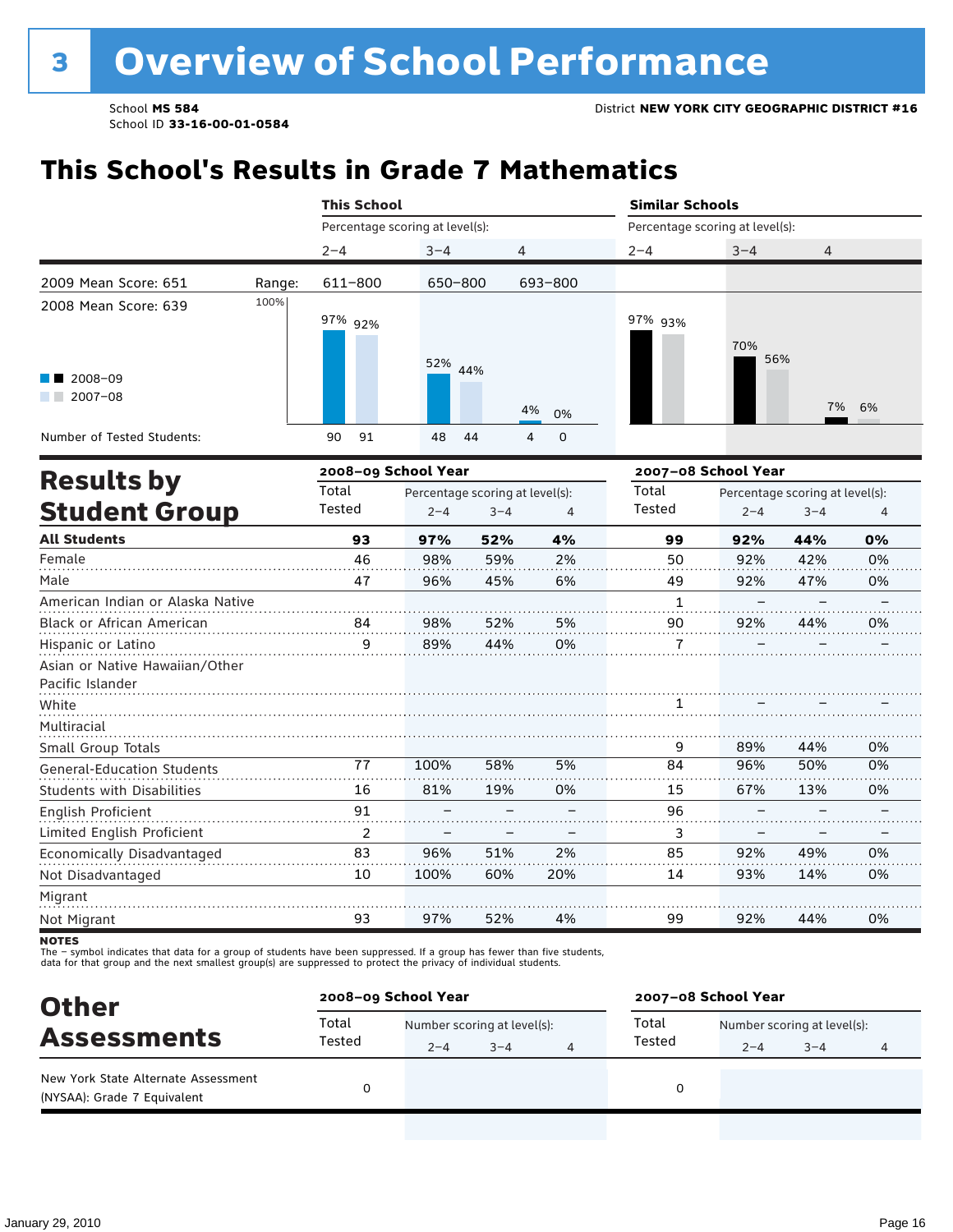# **This School's Results in Grade 8 English Language Arts**

|                                                                                  |        |                                 | <b>This School</b> |                                 |                              |                                 | <b>Similar Schools</b> |                                 |       |  |  |  |
|----------------------------------------------------------------------------------|--------|---------------------------------|--------------------|---------------------------------|------------------------------|---------------------------------|------------------------|---------------------------------|-------|--|--|--|
|                                                                                  |        | Percentage scoring at level(s): |                    |                                 |                              | Percentage scoring at level(s): |                        |                                 |       |  |  |  |
|                                                                                  |        | $2 - 4$                         | $3 - 4$            | 4                               |                              | $2 - 4$                         | $3 - 4$                | 4                               |       |  |  |  |
| 2009 Mean Score: 645                                                             | Range: | $602 - 790$                     | 650-790            |                                 | 715-790                      |                                 |                        |                                 |       |  |  |  |
| 2008 Mean Score: 635<br>$2008 - 09$<br>$2007 - 08$<br>Number of Tested Students: | 100%   | 96% <sub>89%</sub><br>71<br>89  | 47%<br>44          | 34%<br>27                       | 0%<br>0%<br>0<br>$\mathbf 0$ | 96% 91%                         | 42%<br>27%             | $1\%$                           | 1%    |  |  |  |
|                                                                                  |        | 2008-09 School Year             |                    |                                 |                              | 2007-08 School Year             |                        |                                 |       |  |  |  |
| <b>Results by</b>                                                                |        | Total                           |                    | Percentage scoring at level(s): |                              | Total                           |                        | Percentage scoring at level(s): |       |  |  |  |
| <b>Student Group</b>                                                             |        | Tested                          | $2 - 4$            | $3 - 4$                         | 4                            | Tested                          | $2 - 4$                | $3 - 4$                         | 4     |  |  |  |
| <b>All Students</b>                                                              |        | 93                              | 96%                | 47%                             | 0%                           | 80                              | 89%                    | 34%                             | 0%    |  |  |  |
| Female                                                                           |        | 44                              | 95%                | 50%                             | 0%                           | 44                              | 95%                    | 50%                             | 0%    |  |  |  |
| Male                                                                             |        | 49                              | 96%                | 45%                             | በ%                           | 36                              | 81%                    | 14%                             | $0\%$ |  |  |  |

| All Students                      | 93 | 96%  | 47% | $0\%$ | 80 | 89%  | 34% | $0\%$ |
|-----------------------------------|----|------|-----|-------|----|------|-----|-------|
| Female                            | 44 | 95%  | 50% | 0%    | 44 | 95%  | 50% | 0%    |
| Male                              | 49 | 96%  | 45% | 0%    | 36 | 81%  | 14% | 0%    |
| American Indian or Alaska Native  |    |      |     |       | 4  |      |     |       |
| Black or African American         | 85 | 95%  | 48% | 0%    | 63 | 89%  | 37% | 0%    |
| Hispanic or Latino                |    |      |     |       | 11 | 82%  | 27% | 0%    |
| Asian or Native Hawaiian/Other    |    |      |     |       |    |      |     |       |
| Pacific Islander                  |    |      |     |       |    |      |     |       |
| White                             |    |      |     |       |    |      |     |       |
| Multiracial                       |    |      |     |       |    |      |     |       |
| Small Group Totals                | 8  | 100% | 38% | 0%    | 6  | 100% | 17% | 0%    |
| <b>General-Education Students</b> | 82 | 99%  | 54% | 0%    | 61 | 98%  | 39% | 0%    |
| <b>Students with Disabilities</b> | 11 | 73%  | 0%  | 0%    | 19 | 58%  | 16% | 0%    |
| English Proficient                | 90 |      |     |       | 79 |      |     |       |
| Limited English Proficient        | 3  |      |     |       | 1  |      |     |       |
| Economically Disadvantaged        | 91 |      |     |       | 67 | 88%  | 33% | 0%    |
| Not Disadvantaged                 | 2  |      |     |       | 13 | 92%  | 38% | 0%    |
| Migrant                           |    |      |     |       |    |      |     |       |
| Not Migrant                       | 93 | 96%  | 47% | 0%    | 80 | 89%  | 34% | 0%    |

**NOTES** 

The – symbol indicates that data for a group of students have been suppressed. If a group has fewer than five students,<br>data for that group and the next smallest group(s) are suppressed to protect the privacy of individual

| <b>Other</b>                                                                            |        | 2008-09 School Year         |         |     | 2007-08 School Year |                             |         |     |  |
|-----------------------------------------------------------------------------------------|--------|-----------------------------|---------|-----|---------------------|-----------------------------|---------|-----|--|
|                                                                                         | Total  | Number scoring at level(s): |         |     | Total               | Number scoring at level(s): |         |     |  |
| <b>Assessments</b>                                                                      | Tested | $2 - 4$                     | $3 - 4$ | 4   | Tested              | $2 - 4$                     | $3 - 4$ | 4   |  |
| New York State Alternate Assessment<br>(NYSAA): Grade 8 Equivalent                      |        |                             |         |     | 0                   |                             |         |     |  |
| New York State English as a Second<br>Language Achievement Test (NYSESLAT)t:<br>Grade 8 |        | N/A                         | N/A     | N/A | 0                   | N/A                         | N/A     | N/A |  |

† These counts represent recently arrived LEP students who used the NYSESLAT to fulfill the English language arts participation requirement.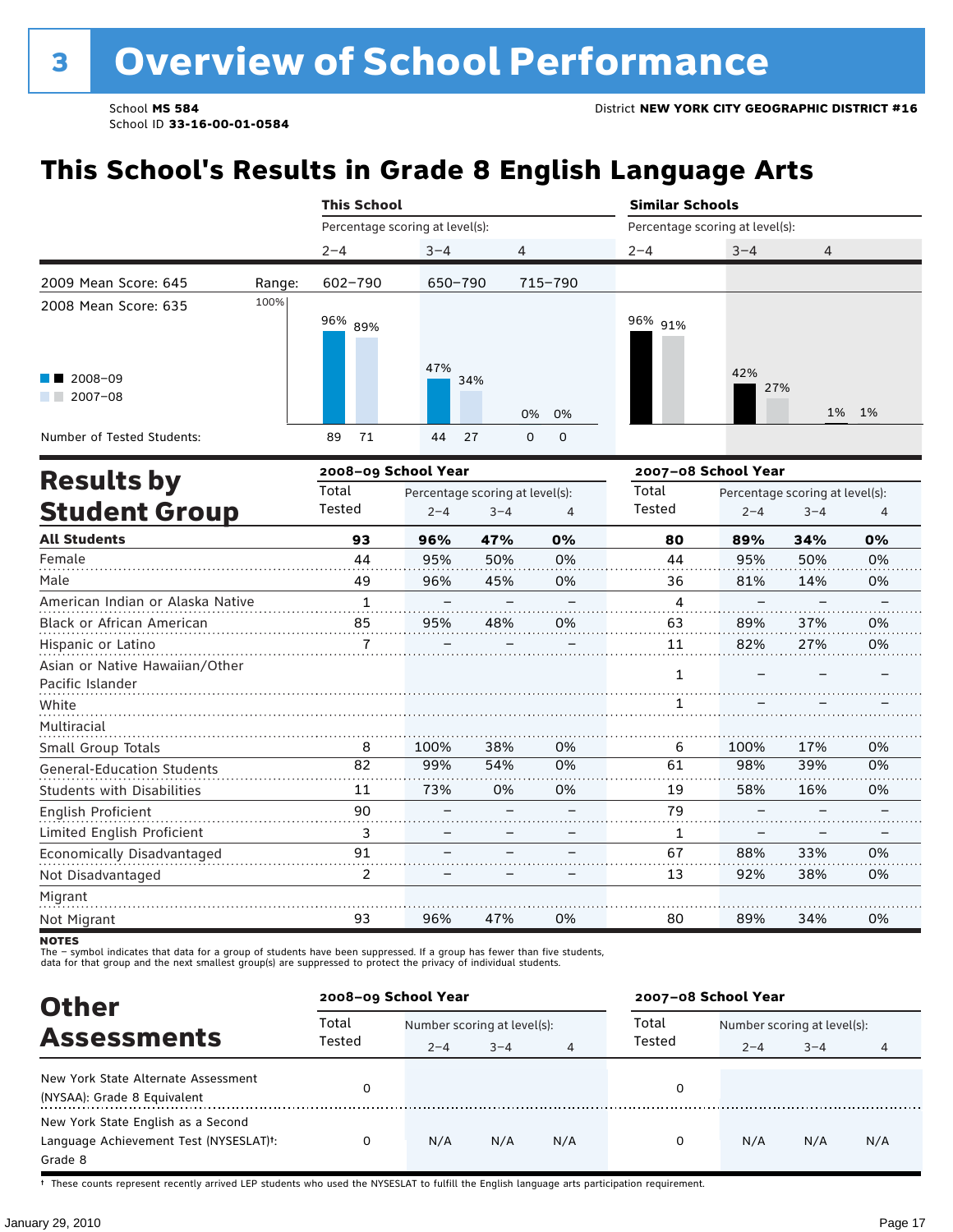# **This School's Results in Grade 8 Mathematics**

|                                                    |        | <b>This School</b>              |         |                                 |                     | <b>Similar Schools</b>          |         |                                 |    |  |  |
|----------------------------------------------------|--------|---------------------------------|---------|---------------------------------|---------------------|---------------------------------|---------|---------------------------------|----|--|--|
|                                                    |        | Percentage scoring at level(s): |         |                                 |                     | Percentage scoring at level(s): |         |                                 |    |  |  |
|                                                    |        | $2 - 4$                         | $3 - 4$ | 4                               |                     | $2 - 4$                         | $3 - 4$ | 4                               |    |  |  |
| 2009 Mean Score: 656                               | Range: | 616-775                         | 650-775 |                                 | $701 - 775$         |                                 |         |                                 |    |  |  |
| 2008 Mean Score: 642                               | 100%   | 95%<br>80%                      | 68%     |                                 |                     | 94%<br>86%                      | 60%     |                                 |    |  |  |
| $2008 - 09$<br>ш<br>$2007 - 08$                    |        |                                 |         | 39%                             | 3%<br>3%            |                                 | 43%     | 5%                              | 4% |  |  |
| Number of Tested Students:                         |        | 87<br>63                        | 63      | 31                              | $\overline{2}$<br>3 |                                 |         |                                 |    |  |  |
| <b>Results by</b>                                  |        | 2008-09 School Year             |         |                                 |                     | 2007-08 School Year             |         |                                 |    |  |  |
|                                                    |        | Total                           |         | Percentage scoring at level(s): |                     | Total                           |         | Percentage scoring at level(s): |    |  |  |
| <b>Student Group</b>                               |        | Tested                          | $2 - 4$ | $3 - 4$                         | $\overline{4}$      | Tested                          | $2 - 4$ | $3 - 4$                         | 4  |  |  |
| <b>All Students</b>                                |        | 92                              | 95%     | 68%                             | 3%                  | 79                              | 80%     | 39%                             | 3% |  |  |
| Female                                             |        | 44                              | 91%     | 68%                             | 5%                  | 43                              | 88%     | 42%                             | 5% |  |  |
| Male                                               |        | 48                              | 98%     | 69%                             | 2%                  | 36                              | 69%     | 36%                             | 0% |  |  |
| American Indian or Alaska Native                   |        | $\mathbf{1}$                    |         |                                 |                     | 4                               |         |                                 |    |  |  |
| <b>Black or African American</b>                   |        | 84                              | 94%     | 67%                             | 4%                  | 62                              | 85%     | 44%                             | 3% |  |  |
| Hispanic or Latino                                 |        | $\overline{7}$                  |         |                                 |                     | 11                              | 55%     | 27%                             | 0% |  |  |
| Asian or Native Hawaiian/Other<br>Pacific Islander |        |                                 |         |                                 |                     | 1                               |         |                                 |    |  |  |
| White<br>Multiracial                               |        |                                 |         |                                 |                     | 1                               |         |                                 |    |  |  |
| Small Group Totals                                 |        | 8                               | 100%    | 88%                             | 0%                  | 6                               | 67%     | 17%                             | 0% |  |  |
| <b>General-Education Students</b>                  |        | 81                              | 100%    | 75%                             | 4%                  | 60                              | 92%     | 52%                             | 3% |  |  |
| <b>Students with Disabilities</b>                  |        | 11                              | 55%     | 18%                             | 0%                  | 19                              | 42%     | 0%                              | 0% |  |  |
| English Proficient                                 |        | 89                              |         |                                 |                     | 78                              |         |                                 |    |  |  |
| Limited English Proficient                         |        | 3                               |         |                                 |                     | 1                               |         |                                 |    |  |  |
| Economically Disadvantaged                         |        | 90                              |         |                                 |                     | 66                              | 79%     | 36%                             | 2% |  |  |
| Not Disadvantaged                                  |        | $\overline{2}$                  |         |                                 |                     | 13                              | 85%     | 54%                             | 8% |  |  |
| Migrant                                            |        |                                 |         |                                 |                     |                                 |         |                                 |    |  |  |
| Not Migrant                                        |        | 92                              | 95%     | 68%                             | 3%                  | 79                              | 80%     | 39%                             | 3% |  |  |

**NOTES** 

The – symbol indicates that data for a group of students have been suppressed. If a group has fewer than five students,<br>data for that group and the next smallest group(s) are suppressed to protect the privacy of individual

| <b>Other</b>                                                       |                 | 2008-09 School Year         |         |  | 2007-08 School Year |                             |         |   |  |
|--------------------------------------------------------------------|-----------------|-----------------------------|---------|--|---------------------|-----------------------------|---------|---|--|
| <b>Assessments</b>                                                 | Total<br>Tested | Number scoring at level(s): |         |  | Total               | Number scoring at level(s): |         |   |  |
|                                                                    |                 | $2 - 4$                     | $3 - 4$ |  | Tested              | $2 - 4$                     | $3 - 4$ | 4 |  |
| New York State Alternate Assessment<br>(NYSAA): Grade 8 Equivalent |                 |                             |         |  |                     |                             |         |   |  |